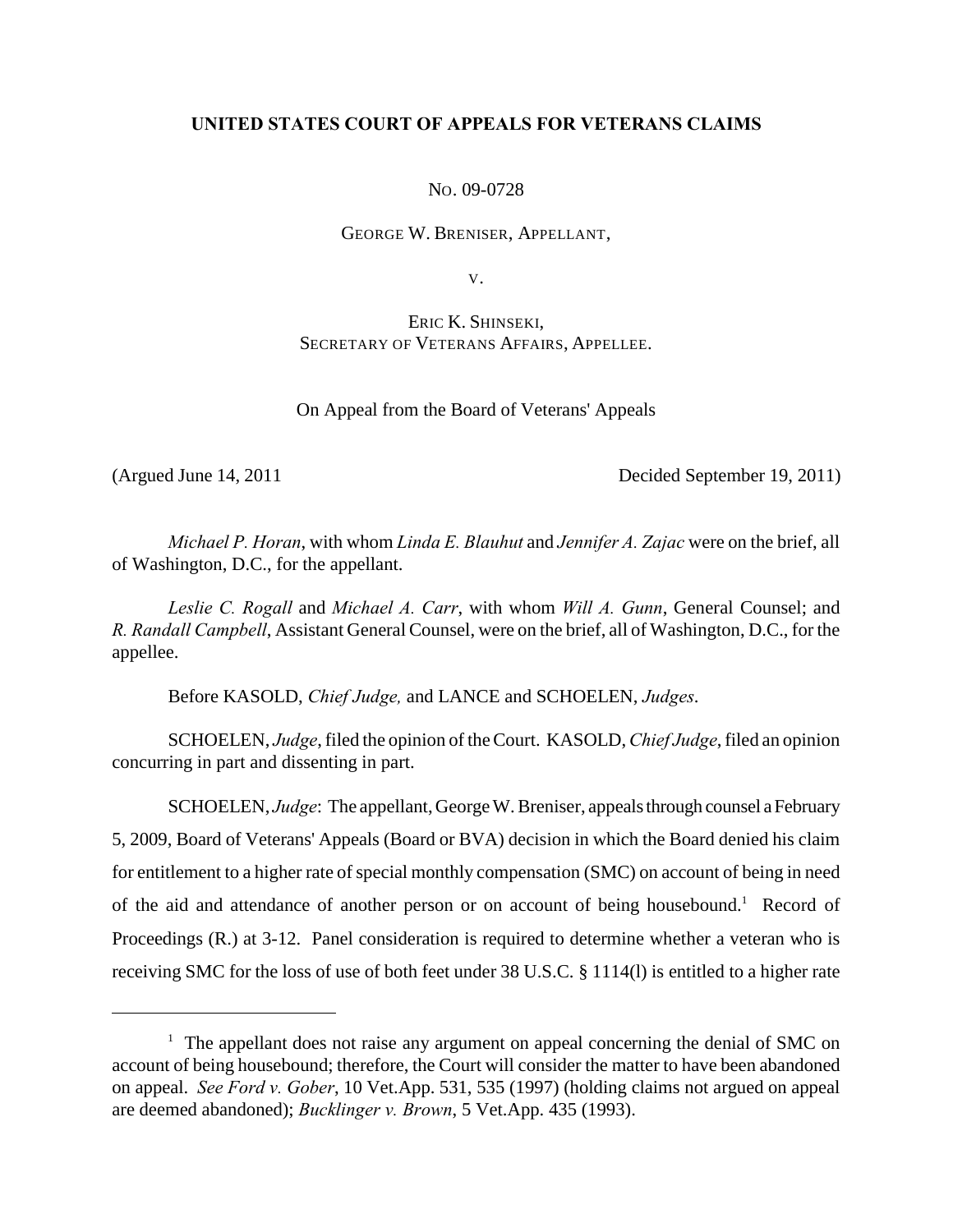of SMC under 38 U.S.C. §§ 1114(o), (p), or (r) based on his need for aid and attendance, when such need arises out of the loss of use of both feet. This appeal is timely, and the Court has jurisdiction to review the Board's decision pursuant to 38 U.S.C. §§ 7252(a) and 7266(a). Because section 1114(o) prohibits a "condition from being considered twice" in subsections (l) through (n) when determining whether a veteran is entitled to a higher rate of SMC under subsection (o), and the Court defers to the Secretary's reasonable interpretation of subsection (o) as requiring determinations to be based upon separate and distinct disabilities, the Court concludes that a claimant cannot establish entitlement to a higher rate of SMC under section 1114(o) – unless the claimant's need for aid and attendance arises from a disability *other* than that for which the claimant is already in receipt of SMC. Hence, the Court must affirm that part of the Board's decision that concluded that the appellant did not meet the requirements for a higher rate of SMC on account of the loss of use of both feet *and* being in need of the aid or attendance of another person as a result of the loss of use of both feet. 38 U.S.C. § 1114(l) and (o). However, because the Court concludes that the Board erred by failing to consider whether the appellant is entitled to a higher rate of SMC pursuant to 38 U.S.C. § 1114(p), the Court will remand the matter for further proceedings consistent with this decision.

### **I. BACKGROUND**

The appellant served on active duty in the U.S. Army from January 1949 to June 1952. R. at 766. He was receiving compensation for amputation of his left middle finger; a shrapnel wound scar on his chin and a biopsy scar for right gastrocnemius; cold injury to both feet, with plantar fasciitis and Raynaud's phenomenon, evaluated as 30% disabling, from April 1998 to May 2007; and his cold injury for both feet was changed to loss of use of both feet as residuals of cold injury, evaluated as 100% disabling, effective May 2007. R. at 72-73, 194-95, 546-47, 775. In 2003, he was granted a total disability rating based on individual unemployability effective October 15, 2001. R. at 377-81. In July 2008, the regional office (RO) granted entitlement to SMC based on loss of use of both feet pursuant to 38 U.S.C. § 1114(l), effective May 14, 2007, as well as entitlement to automobile and adaptive equipment and specially adapted housing. R. at 68-74.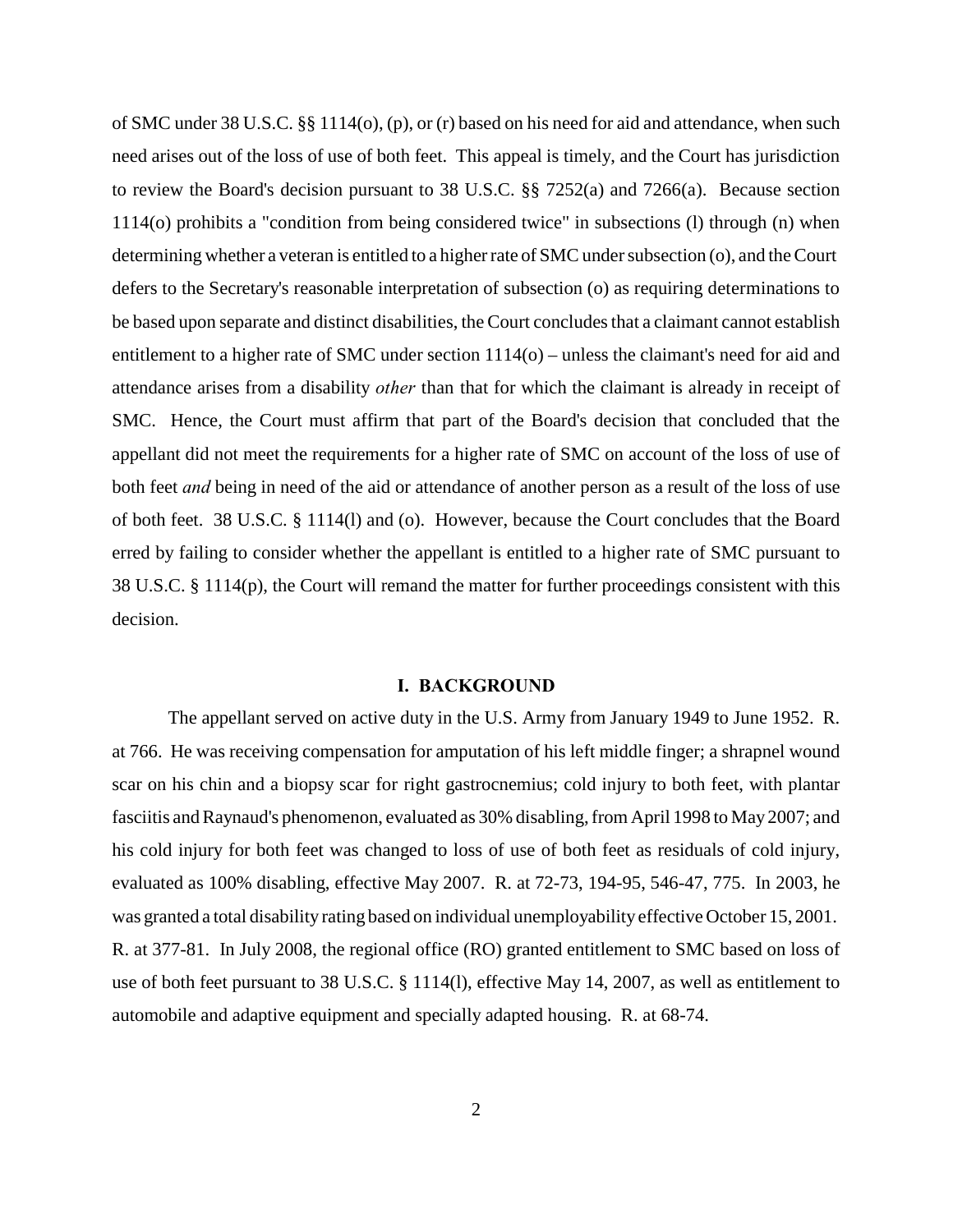In its February 5, 2009, decision here on appeal, the Board denied the appellant's claim for entitlement to a higher rate of SMC based on the need for aid and attendance or on account of being housebound. R. at 3-12. The Board noted the appellant's argument that "his bilateral leg disabilities, along with . . . nonservice-connected residuals of a stroke and decreased vision have rendered him wheelchair bound and requir[e]" aid and assistance of another person such that he is entitled to a higher rate of compensation. R. at 6. The Board noted that "as the veteran is already in receipt of [SMC under 38 U.S.C. § 1114(l)], what he seeks by this appeal is an additional, higher rate of [SMC] under 38 U.S.C. § 1114(o)." R. at 7. The Board stated that the higher rate of SMC under section 1114(o) "is payable for, among other things, conditions entitling a veteran to two or more of the rates (no condition being considered twice) provided in 38 U.S.C.A. § 1114(l) through (n). Determinations for entitlement under 38 U.S.C.A. § 1114(o) must be based upon *separate and distinct disabilities*." R. at 8. Thus, although the evidence showed that the appellant was wheelchair bound and required the assistance of another, because SMC was already in effect for the loss of use of both feet under section 1114(l), the Board stated that the question is whether the need for aid and attendance "is based upon a service-connected disability other than the bilateral disability of the feet." R. at 8-9. The Board discussed the appellant's service-connected amputated finger and residual scar, and found that the evidence did not demonstrate that these disabilities rendered him "so incapacitated that he requires care or assistance." R. at 9-10. The Board also discussed the appellant's non-service-connected conditions and stated that "[w]hile it is likely that these conditions combine to result in the veteran's need for aid and attendance, because they are not service-connected disabilities[,] the assignment of [SMC] is not warranted." R. at 10. The Board concluded that "although the veteran technically requires aid and attendance, it is not required for a [serviceconnected] disability that is separate and distinct from the loss of use of the feet and the veteran is therefore barred from receiving additional benefits." *Id*. Finally, the Board found that since the compensation under section 1114(l) was greater than the rate for SMC based on housebound status under section 1114(s), the claim under section 1114(s) was moot. R. at 11.

The pro se appellant appealed to this Court on February 28, 2009, and filed an informal brief in July 2009. After the case was assigned to a panel, the appellant obtained counsel, withdrew his informal brief, and substituted a formal brief.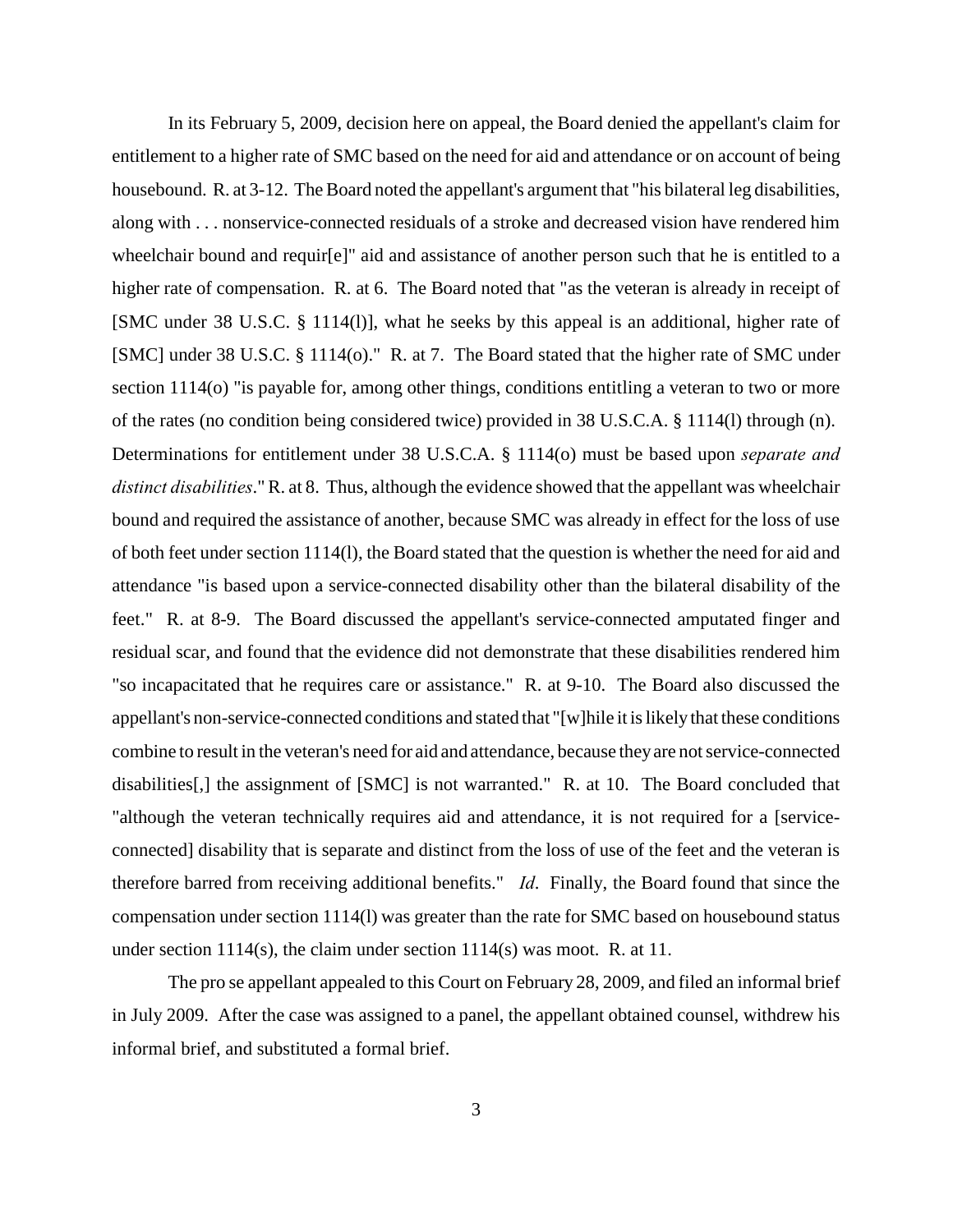On January 26, 2011, the appellant informed the Court that on January 7, 2011, VA notified him that he had been awarded a 60% disability rating for service-connected hearing loss, a 10% disability rating for tinnitus, and a higher level of SMC based on the 60% rating, effective March 29, 2010. The Court subsequently ordered the appellant to clarify his arguments and identify the subsection of 38 U.S.C. § 1114 under which was he granted a higher rate of SMC.

On February 8, 2011, the appellant responded that he had been awarded a half-step increased rate of SMC under 38 U.S.C.  $\S$  1114(p) and 38 C.F.R.  $\S$  3.350(f)(3) (2010), and asserted that this award did not moot his appeal to the Court. In a February 23, 2011, response, the Secretary agreed that the award of increased SMC under subsection (p) did not moot the appellant's arguments. The Secretary noted, however, that if the appellant disagrees with the level of SMC assigned in the January 7, 2011, decision, his remedy would be to file a Notice of Disagreement with the January 7, 2011, decision.

### **II. THE PARTIES' CONTENTIONS**

#### A. The Appellant's Arguments

The appellant asks the Court to reverse the Board's decision because he asserts that he is entitled to a higher rate of SMC under the plain and unambiguous language of 38 U.S.C. § 1114. Appellant's Substitute Brief (Br.) at 8-21. The appellant argues, pursuant to section 1114(o), that he is entitled to the maximum rate of SMC because he satisfies the criteria for two rates under section 1114 (l). *Id*. at 20-21. The appellant contends that his first entitling "condition" is the loss of use of both feet and that his second entitling "condition" is that "his service-connected loss of use of both feet[] make him so helpless that he requires the regular aid and attendance of another person." *Id.* at 19. Because he is entitled to two rates of SMC under section 1114(l), he argues that he is thus entitled to the higher rate of SMC under section 1114(o) and the even higher rate under 1114(r)(1). *Id*. at 20-21. The appellant also argues that the Secretary's implementing regulation, 38 C.F.R. § 3.350(e)(3) (2011), is legally invalid because it ignores the plain language of section 1114(o) by treating the terms "disability," "condition," and "conditions" synonymously. *Id*. at 9-10, 13-16.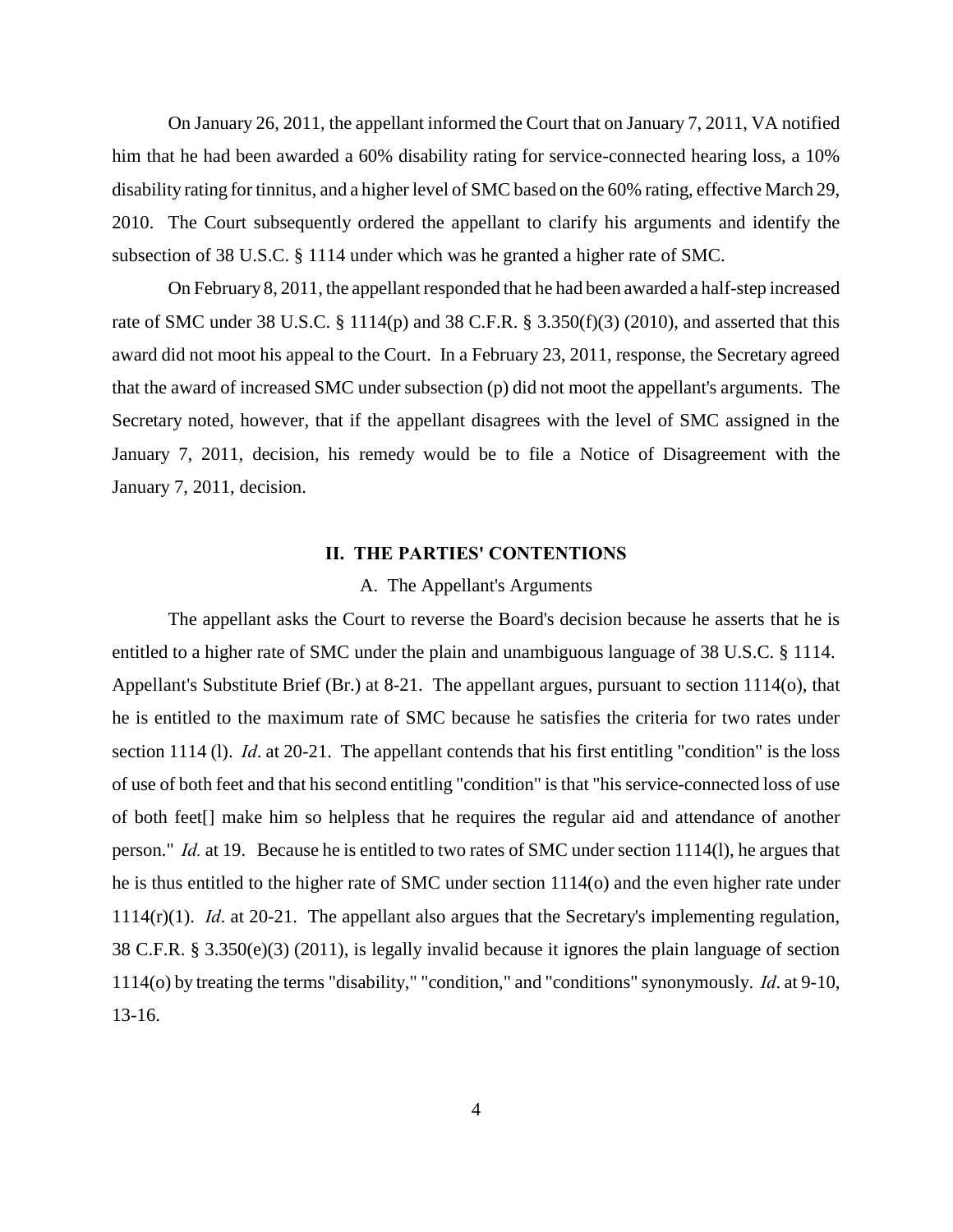In the alternative, he argues that remand is warranted because the Board failed to consider whether his non-service-connected stroke, which the Board recognized as a condition affecting his need for aid and attendance, is aggravated by his service-connected cold injury and should constitute a second entitling condition under section 1114(o). *Id*. at 22-26 (citing *Allen v. Brown*, 7 Vet.App. 439 (1995) (en banc)). He states that remand is warranted to enable the Board to "determine whether [his] service-connected loss of use of his feet aggravates his non-service-connected disabilities and whether this aggravation qualifies him for an additional [SMC] award under [38 U.S.C.] § 1114(l), (o), (r)(1)[,] and [38 C.F.R.] § 3.352(a)." *Id*. at 26.

His second argument for remand is that the Board failed to consider whether he is entitled to a higher rate under subsection (p), which allows for an intermediate or full higher rate where a "veteran's service-connected disabilities exceed the requirements for any of the rates prescribed in . . . section [1114]." 38 U.S.C. § 1114(p); *see* Appellant's Br. at 27-28. As noted above, the appellant asserts that the January 2011 award of a higher rate of SMC under section 1114(p), effective from March 2010, does not moot his argument because he asserts that, on remand, the Board could determine that he is entitled to a full-step higher rate of SMC.

# B. The Secretary's Arguments

In a substitute brief, the Secretary argues that the regulations are consistent with both the plain language of the statute, as well as with congressional intent. Secretary's Br. at 6-18. The Secretary asserts that 38 C.F.R. § 3.350(e)(3) correctly interprets 38 U.S.C. § 1114(o), and that both the regulation and the statute clearly preclude awards for the maximum rate of SMC under subsection (o) based on the same disability. *Id*. at 9. The Secretary argues that "[i]n the context of [section 1114(o)] and its history, the word 'conditions' clearly refers to a term such as 'circumstances,' and the latter use of the word 'condition,' in its singular form, refers to the underlying *disability or disabilities*, such as anatomical loss, loss of use, or blindness, that entitles a [v]eteran to a rate proscribed in paragraph (l) to (n) of 38 U.S.C. § 1114." *Id.* at 15 (emphasis in original). The Secretary maintains that "the statute, since its inception, awarded the higher (o) rate to an individual who had loss or loss of use of the lower extremities and, in addition, helplessness due to some other service-connected disability or disabilities." *Id.* at 10. Because the appellant's need for aid and attendance arises out of the loss of use of his feet, the Secretary argues that he is not entitled to a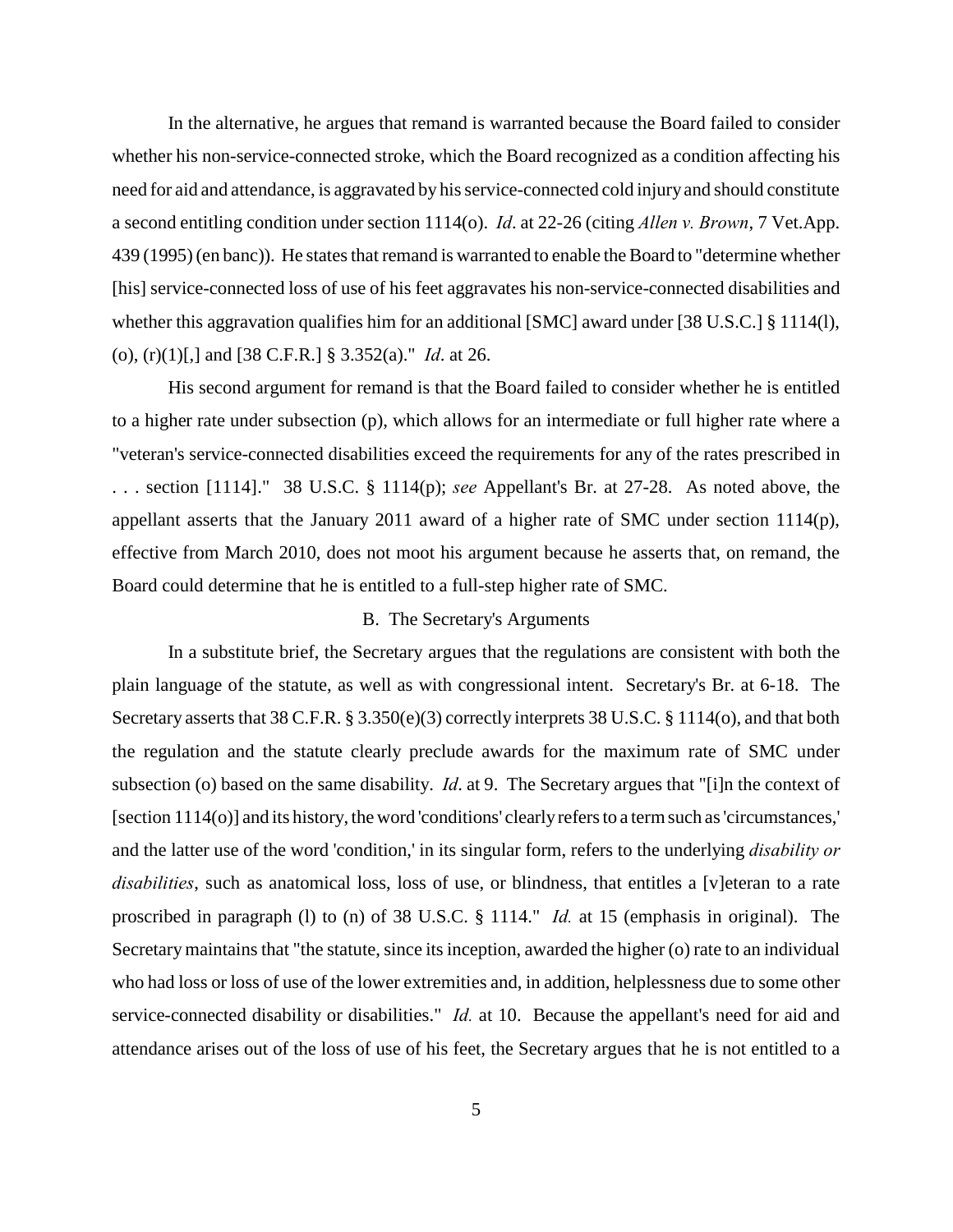higher rate of SMC under section 1114(o). *Id*. at 18. At oral argument, the Secretary conceded that *if* the appellant is entitled to a higher rate of SMC under section 1114(o), then he would also be entitled to an additional allowance under subsection  $(r)(1)$  based on his need for regular aid and attendance.

With respect to the appellant's arguments for remand, the Secretary asserts that the appellant has not previously raised a claim for service connection on a secondary basis and has not pointed to evidence in the record of any such claim. *Id*. at 18-22. The Secretary argues that the record merely establishes that the appellant suffered a stroke, which rendered him unable to propel his wheelchair. *Id.* at 21. The Secretary contends that the appellant has not demonstrated error in the Board's decision because the appellant has not previously asserted a belief that his non-service-connected stroke is related to the cold weather residuals that caused the loss of use of his feet and the Board is "not 'require[d] to conduct an exercise in prognostication.'" *Id*. (quoting *Talbert v. Brown*, 7 Vet.App. 352, 356 (1995)). Finally, the Secretary refutes the appellant's assertion that subsection (p) was potentially applicable to the appellant's claim at the time of the Board's decision. *Id*. at 22. The Secretary relies on VA's regulation 38 C.F.R. § 3.350(f) (2010), which delineates numerous instances in which the Secretary is authorized to pay SMC at the next higher rate or at an intermediate rate. *Id.* Because loss of use of both feet, along with the need for regular aid and attendance, is not one of the enumerated circumstances listed in § 3.350(f), the Secretary asserts that section 1114(p) is not applicable. *Id.*

#### **III. LAW**

# A. 38 U.S.C. § 1114

SMC is available when, "as the result of service-connected disability," a veteran suffers additional hardships above and beyond those contemplated by VA's schedule for rating disabilities. *See* 38 U.S.C. § 1114(k)-(s). The rate of SMC "varies according to the nature of the veteran's service-connected disabilities." *Moreira v. Principi*, 3 Vet.App. 522, 524 (1992). The Board's determination as to whether a veteran is entitled to SMC is a finding of fact that this Court reviews under the "clearly erroneous" standard of review. *See Prejean v. West*, 13 Vet.App. 444, 447 (2000); *Turco v. Brown*, 9 Vet.App. 222, 224 (1996).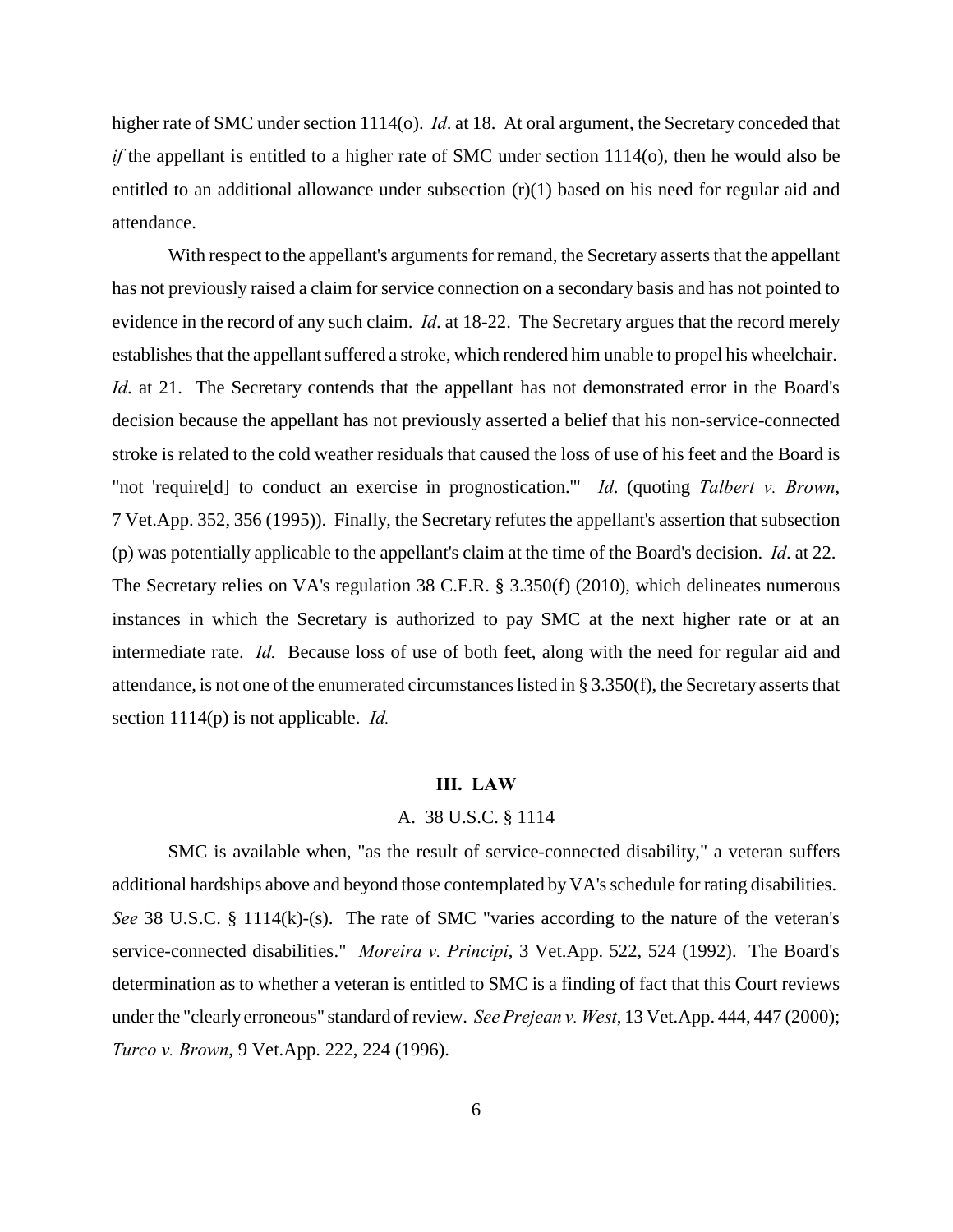Basic levels of SMC are listed in section 1114(k). Higher levels of SMC are provided in sections 1114(l), (m), (n), and (o), which state, in pertinent part:

(l) if the veteran, as the result of service-connected disability, has suffered the anatomical loss or loss of use of both feet, or of one hand and one foot, or is blind in both eyes, with 5/200 visual acuity or less, or is permanently bedridden or with such significant disabilities as to be in need of regular aid and attendance, the monthly compensation shall be \$3,075;

(m) if the veteran, as the result of service-connected disability, has suffered the anatomical loss or loss of use of both hands, or of both legs at a level, or with complications, preventing natural knee action with prosthesis in place, or of one arm and one leg . . . , or has suffered blindness in both eyes having only light perception, or has suffered blindness in both eyes, rendering such veteran so significantly disabled as to be in need of regular aid and attendance, the monthly compensation shall be \$3,392;

(n) if the veteran, as the result of service-connected disability, has suffered the anatomical loss or loss of use of both arms at levels, or with complications, preventing natural elbow action with prosthesis in place, has suffered the anatomical loss of both legs so near the hip as to prevent the use of prosthetic appliances, or has suffered the anatomical loss of one arm and one leg . . . , or has suffered anatomical loss of both eyes, or has suffered blindness without light perception in both eyes, the monthly compensation shall be \$3,860;

(o) if the veteran, as the result of service-connected disability, has suffered disability under conditions which would entitle such veteran to two or more of the rates provided in one or more subsections (l) through (n) of this section, no condition being considered twice in the determination, . . . the monthly compensation shall be \$4,313.

38 U.S.C. § 1114(l)-(o). Thus, subsections (l) through (n) provide progressively increased rates of SMC based on the severity of the veteran's disability. Subsection (o) provides for an even higher rate of SMC for veterans who are entitled to two or more of the rates provided under one or more subsections (l) through (n).

Subsection (p) provides for half- or full-step increases to the next higher rate in subsections (l) through (n) for a veteran whose condition exceeds the requirements of his current rate, but does not qualify for the next higher rate. 38 U.S.C. § 1114(p). Finally, if a veteran is entitled to compensation authorized under subsection (o), *and* is in need of regular aid and attendance, then in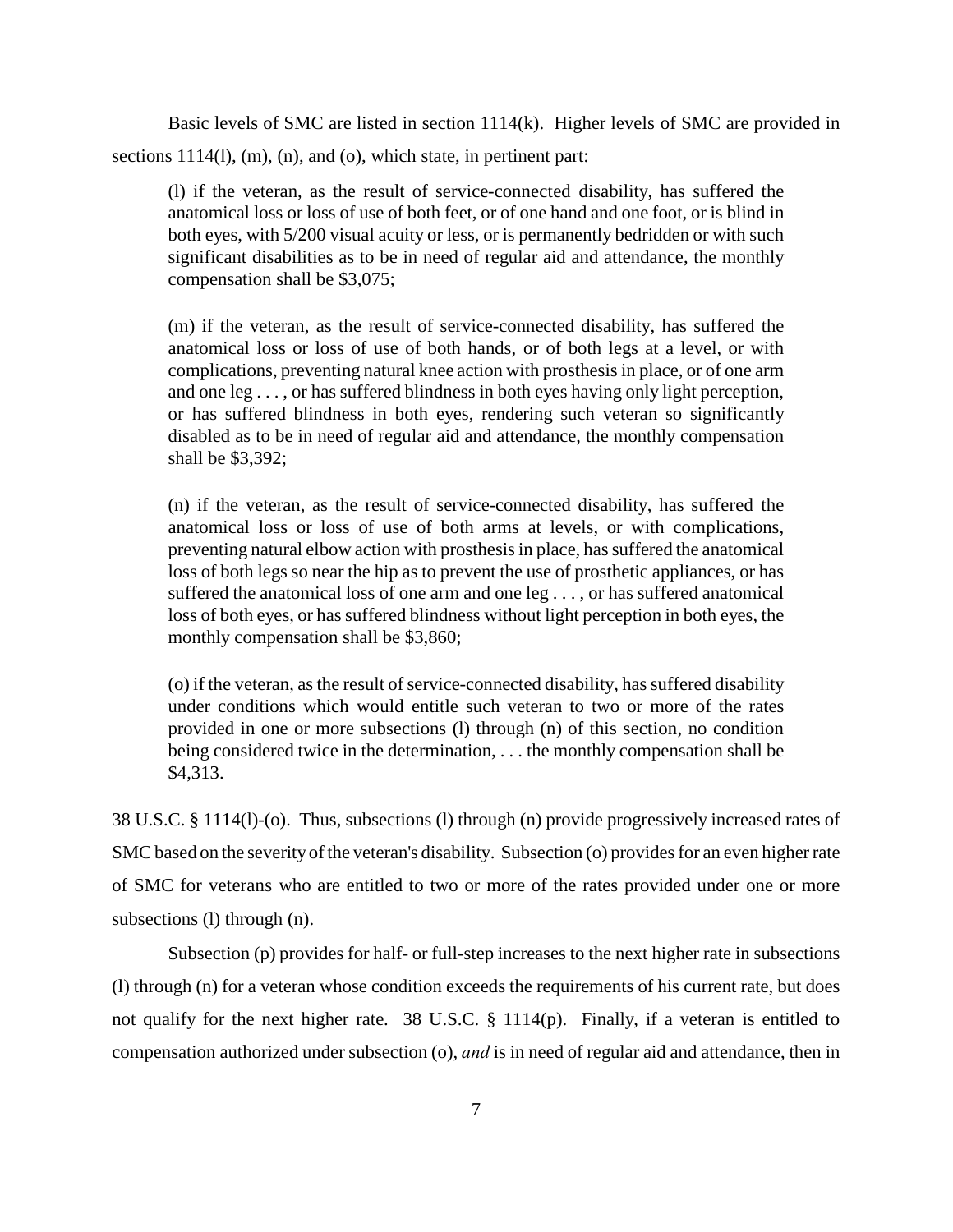addition to compensation available under subsection (o), he is entitled to receive an *additional* "aid and attendance allowance" under section 1114(r)(1) and (2).

# B. 38 C.F.R. §§ 3.350, 3.352 (2011)

VA has promulgated regulations implementing section 1114. 38 C.F.R. §§ 3.350, 3.352 (2011). As relevant to this appeal, the regulation implementing section 1114(o) provides that SMC under the (o) rate is payable for "[c]onditions entitling to two or more of the rates (no condition being considered twice) provided in 38 U.S.C. § 1114(1) through (n)." 38 C.F.R. § 3.350(e)(1)(ii). The appellant challenges § 3.350(e)(3), which provides the Secretary's interpretation of subsection (o)'s proviso "no condition being considered twice in the determination," and states:

*Combinations*. Determinations must be based upon separate and distinct disabilities. This requires, for example, that where a veteran who had suffered the loss or loss of use of two extremities is being considered for the maximum rate on account of helplessness requiring regular aid and attendance, the latter must be based on need resulting from pathology other than that of the extremities. If the loss or loss of use of two extremities or being permanently bedridden leaves the person helpless, increase is not in order on account of this helplessness. Under no circumstances will the combination of "being permanently bedridden" and "being so helpless as to require regular aid and attendance" without separate and distinct anatomical loss, or loss of use, of two extremities, or blindness, be taken as entitling to the maximum benefit. The fact, however, that two separate and distinct entitling disabilities, such as anatomical loss, or loss of use of both hands and both feet, result from a common etiological agent, for example, one injury or rheumatoid arthritis, will not preclude maximum entitlement.

#### 38 C.F.R. § 3.350(e)(3).

The criteria relevant to the determination of whether a veteran "is so helpless as to be in need of regular aid and attendance are contained in § 3.352(a)." 38 C.F.R. § 3.350(b)(3). Section 3.352(a) states:

The following will be accorded consideration in determining the need for regular aid and attendance . . . : inability of claimant to dress or undress himself (herself), or to keep himself (herself) ordinarily clean and presentable; frequent need of adjustment of any special prosthetic or orthopedic appliances which by reason of the particular disability cannot be done without aid (this will not include the adjustment of appliances which normal persons would be unable to adjust without aid, such as supports, belts, lacing at the back, etc.); inability of claimant to feed himself (herself) through loss of coordination of upper extremities or through extreme weakness; inability to attend to the wants of nature; or incapacity, physical or mental, which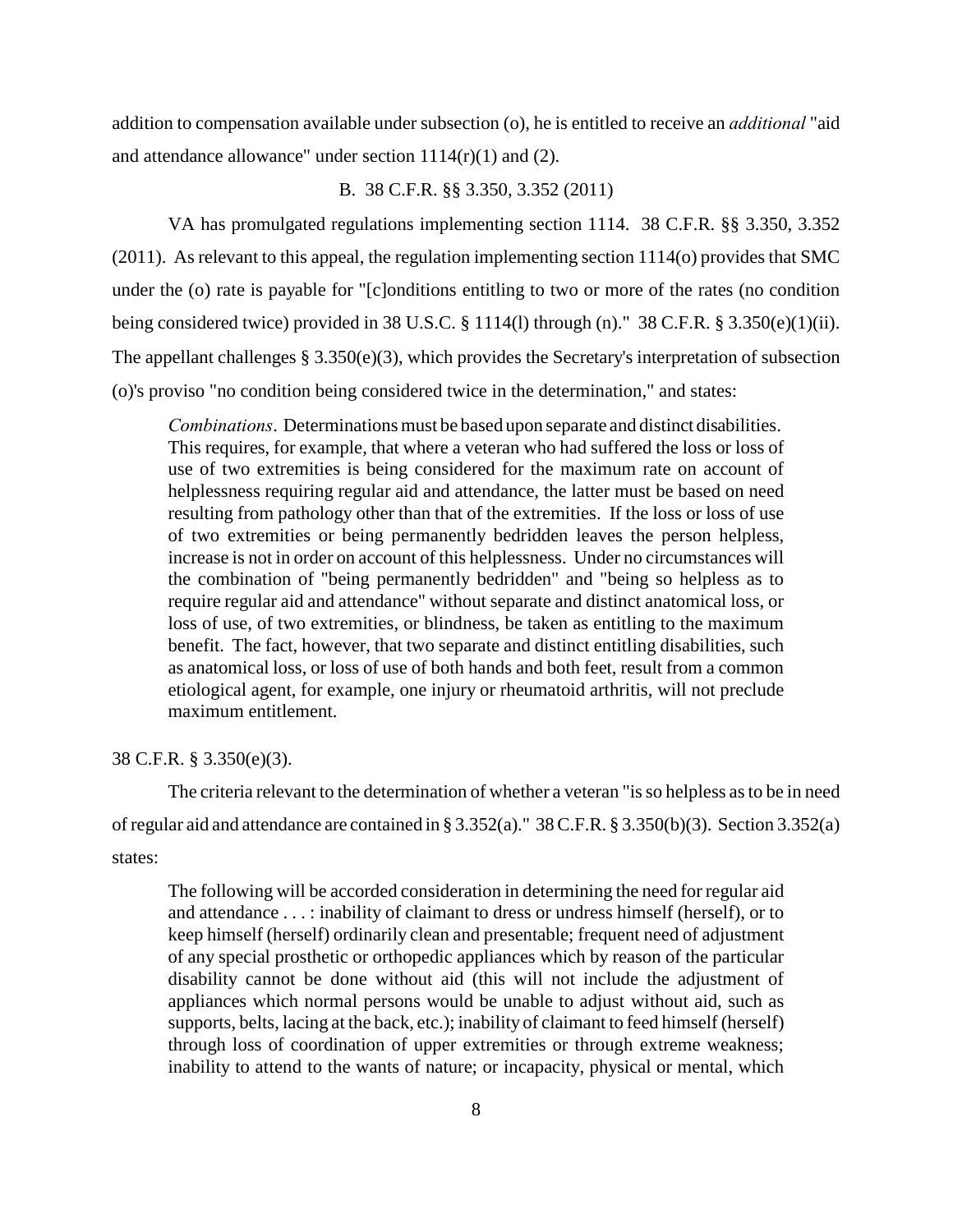requires care or assistance on a regular basis to protect the claimant from hazards or dangers incident to his or her daily environment. . . . It is not required that all of the disabling conditions enumerated in this paragraph be found to exist before a favorable rating may be made. The particular personal functions which the veteran is unable to perform should be considered in connection with his or her condition as a whole. It is only necessary that the evidence establish that the veteran is so helpless as to need regular aid and attendance, not that there be a constant need.

38 C.F.R. § 3.352(a).

### **IV. ANALYSIS**

The question before the Court is whether a veteran who is in receipt of SMC under section 1114(l) for the loss of use of both feet qualifies to receive the maximum rate of SMC under section 1114(o) by establishing that he has also suffered disability under conditions that would entitle him to SMC under subsection (l) on account of being in need of regular aid and attendance – when the veteran's need for aid and attendance is the result of his only qualifying service-connected disability<sup>2</sup> – the loss of use of both feet *– and* subsection (o) prohibits a "condition [from] being considered twice in the determination." Alternatively stated, can the need for aid and attendance, in and of itself, constitute a qualifying condition when that need arises from the veteran's only serviceconnected disability that already entitles him to SMC under section 1114(l)? This is a matter of statutory interpretation, which the Court determines de novo. *See* 38 U.S.C. § 7261(a)(1); *Butts v. Brown*, 5 Vet.App. 532, 539 (1993) (en banc).

# A. Statutory Interpretation

"Statutory interpretation begins with the language of the statute, the plain meaning of which we derive from its text and structure." *Myore v. Nicholson*, 489 F.3d 1207, 1211 (Fed. Cir. 2007) (quoting *McEntee v. M.S.P.B.*, 404 F.3d 1320, 1328 (Fed. Cir. 2005); *see Sharp v. Shinseki*,

 $2\,$  As noted above, the appellant was granted entitlement to service connection for hearing loss, evaluated as 60% disabling, and tinnitus, evaluated as 10% disabling, effective March 29, 2010. The RO also awarded a higher rate of SMC under 38 U.S.C. § 1114(p), effective March 29, 2010, based on the appellant's loss of use of both feet *and* additional service-connected disability (hearing loss) independently ratable at 50% or more. *See* 38 C.F.R. § 3.350(f)(3) (2010). Because these awards were granted after the Board's February 2009 decision here on appeal, the Court will refer solely to the appellant's loss of use of both feet for the purpose of its discussion.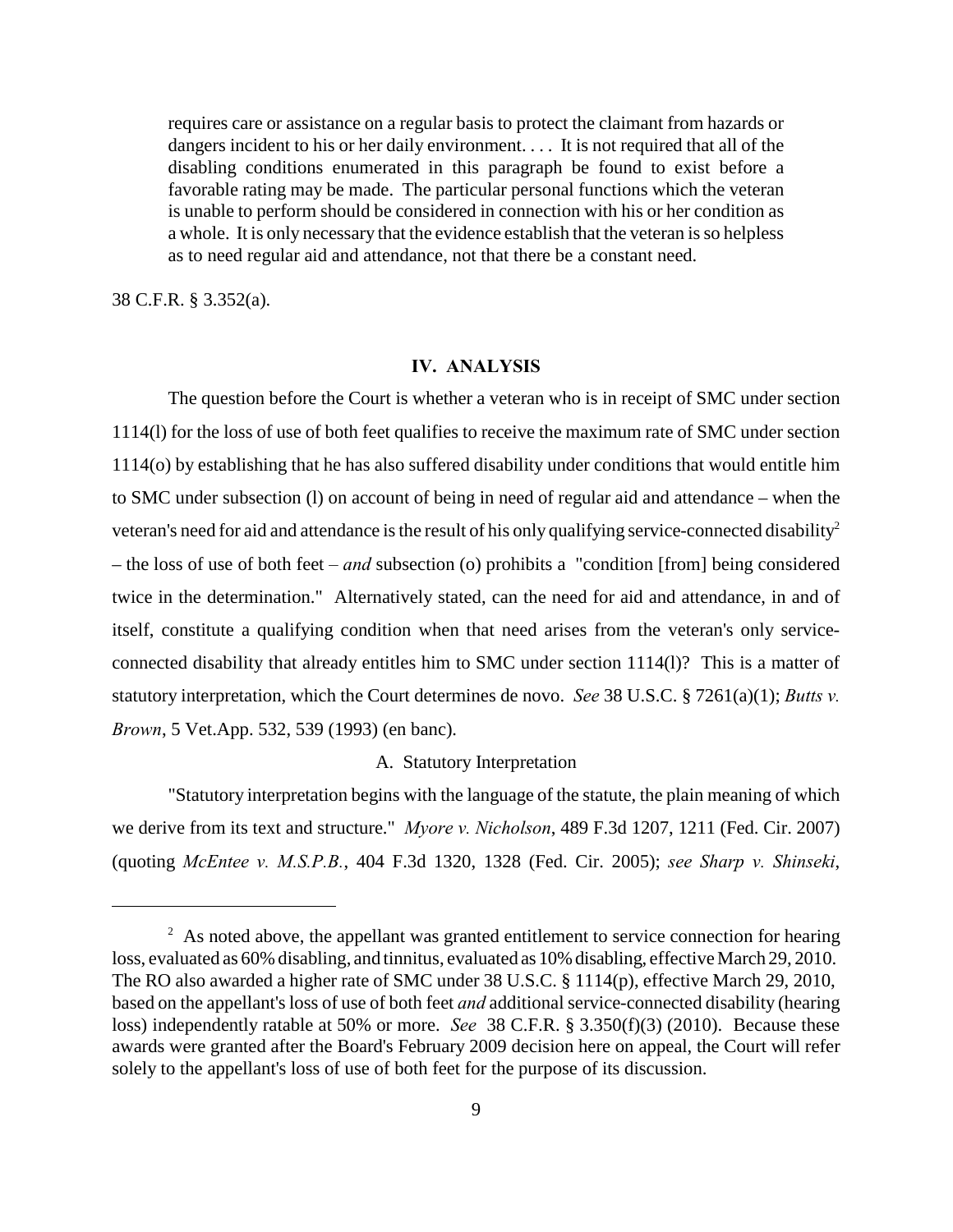23 Vet.App. 267, 271 (2009); *see also McGee v. Peake*, 511 F.3d 1352, 1356 (Fed. Cir. 2008); *Gardner v. Derwinski*, 1 Vet.App. 584, 586 (1991) ("Determining a statute's plain meaning requires examining the specific language at issue and the overall structure of the statute." (citing *Bethesda Hosp. Ass'n v. Bowen*, 485 U.S. 399, 403-05 (1998))), *aff'd sub nom. Gardner v. Brown*, 5 F.3d 1456 (Fed. Cir. 1993), *aff'd*, 513 U.S. 115 (1994). In reviewing "an agency's construction of the statute which it administers," a court must first ask "whether Congress has directly spoken to the precise question at issue." *Chevron U.S.A., Inc. v. Natural Res. Def. Council, Inc.*, 467 U.S. 837, 842 (1984). If so, the court and the agency must "give effect to the unambiguously expressed intent of Congress." *Id*. at 842-43.

Section 1114(l) provides five distinct ways for a veteran, "as the result of service-connected disability," to qualify for this rate of SMC: (1) Anatomical loss or loss of use of both feet; (2) anatomical loss or loss of use of one hand and one foot; (3) blindness in both eyes with 5/200 visual acuity or less; (4) being permanently bedridden; or (5) having "such significant disabilities as to be in need of regular aid and attendance." 38 U.S.C. § 1114(l). The "need of regular aid and attendance" in section 1114(l) must be the result of "such significant disabilities." 38 U.S.C.  $§ 1114(1).$ 

## Section 1114(o) states that

if the veteran, as the result of service-connected disability, has suffered disability under *conditions* which would entitle such veteran to two or more of the rates provided in one or more subsections (l) through (n) of this section, no *condition* being considered twice in the determination, . . . the monthly compensation shall be \$4,313.

38 U.S.C. § 1114(o) (emphasis added). The meaning of emphasized terms "conditions" and "condition," as well as the phrase "no condition being considered twice in the determination" is essential to the Court's resolution of the matter on appeal.

Both parties argue that the plain and unambiguous language of subsection (o) supports their respective positions. The appellant posits that each distinct way to receive an award of SMC under subsections (l), (m), and (n), *e.g.*, "the anatomical loss or loss or use of both hands," or "blindness in both eyes having only light perception," is a "condition" under subsection (o), which may not be considered twice when determining whether an award under (o) is warranted. Thus, he contends that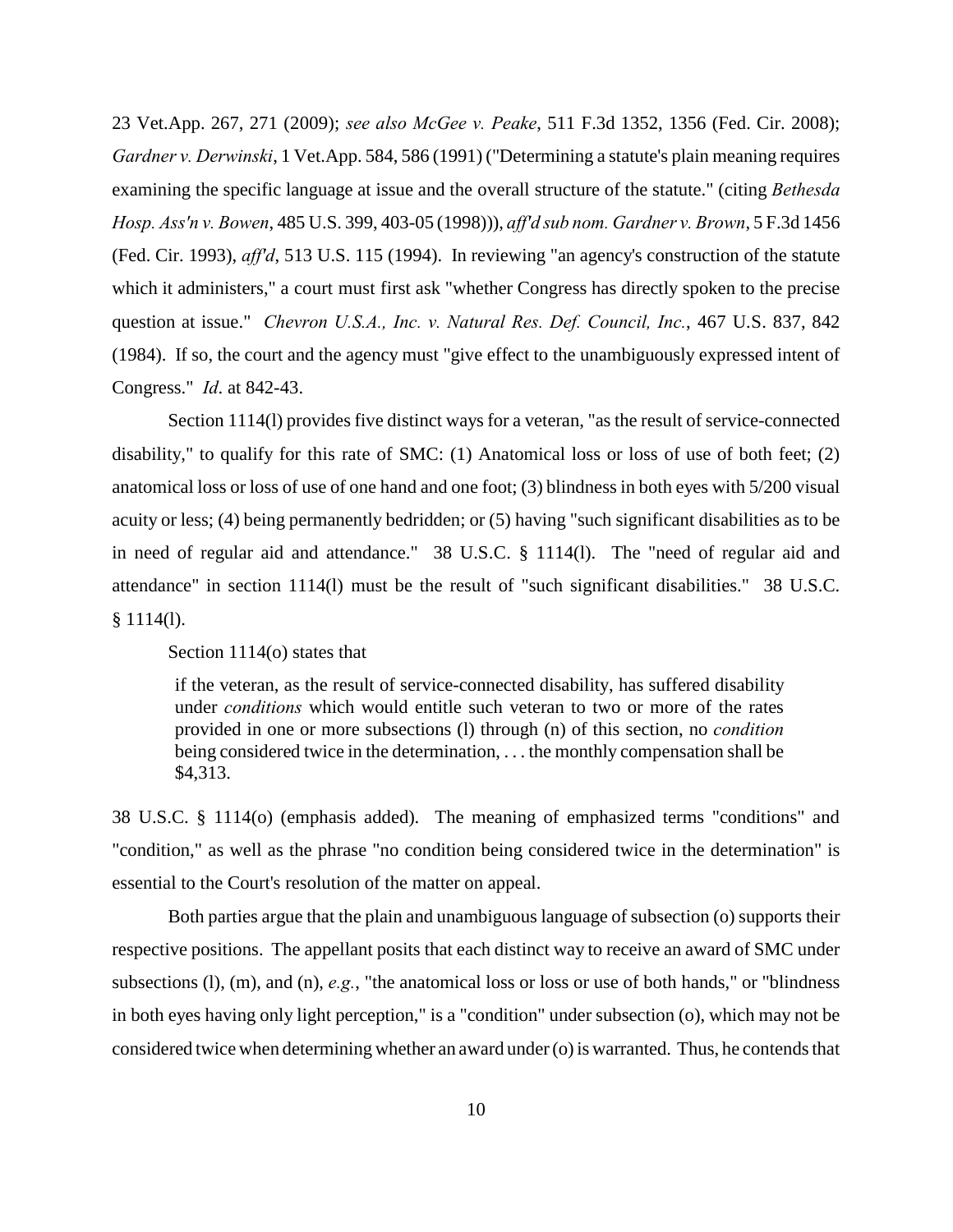he is entitled to a higher rate of SMC under section 1114(o) because he has two qualifying conditions under subsection (l): loss of use of both feet *and* need for aid and attendance. Questioned at oral argument how he interprets the phrase "no condition being considered twice," the appellant stated that a veteran could not receive SMC at the (o) rate because he has loss of use of both feet *and* loss of use of both feet.

The Secretary asserts that entitlement to the higher rate under subsection (o) must be based on separate and distinct disabilities. The Secretary posits that subsection (o)'s use of the term "conditions" refers generally to a term such as "circumstances," and the latter use of the word "condition," refers to the underlying *disability or combination of disabilities*, such as anatomical loss, loss of use, or blindness, that entitles a veteran to a rate proscribed in subsections (l), (m), and (n) of 38 U.S.C. § 1114. At oral argument, the Secretary explained that under subsection (o) a veteran may receive the maximum rate if, for example, the veteran has the loss of use of both feet and sustained a separate service-connected disability, e.g., a traumatic brain injury, that requires aid and attendance.

The Court notes that nowhere in the statute does Congress define the terms "condition" or "conditions." Moreover, a review of section 1114, as a whole, reveals that Congress did not use either term in any subsection other than subsection (o). The statute's silence on the definition of "condition(s)," may appropriately be understood as Congress's having delegated this matter to the Secretary. *See U.S. v. Mead Corp*., 533 U.S. 218, 226-27 (2001); *Chevron*, 467 U.S. at 843-44; *see also* 38 U.S.C. § 501(a) (providing that "[t]he Secretary has authority to prescribe all rules and regulations which are necessary or appropriate to carry out the laws administered by the department"). Therefore, because "condition" is not defined in the statute *and* the Secretary interprets that the structure of the statute to imply multiple meanings to the same term, the Court concludes that the language of the statute is ambiguous with respect to the precise issue presented by this appeal. *See Haas v. Nicholson*, 20 Vet.App. 257, 262 n.2 (2006) ("[S]tatutory ambiguity is not an absolute conclusion, but is a case-by-case determination as to whether the language answers the particular question presented. Hence, statutory language that plainly answers one question may still be ambiguous when applied to another."), *rev'd on other grounds, Haas v. Peake*, 525 F.3d 1168 (Fed. Cir. 2008).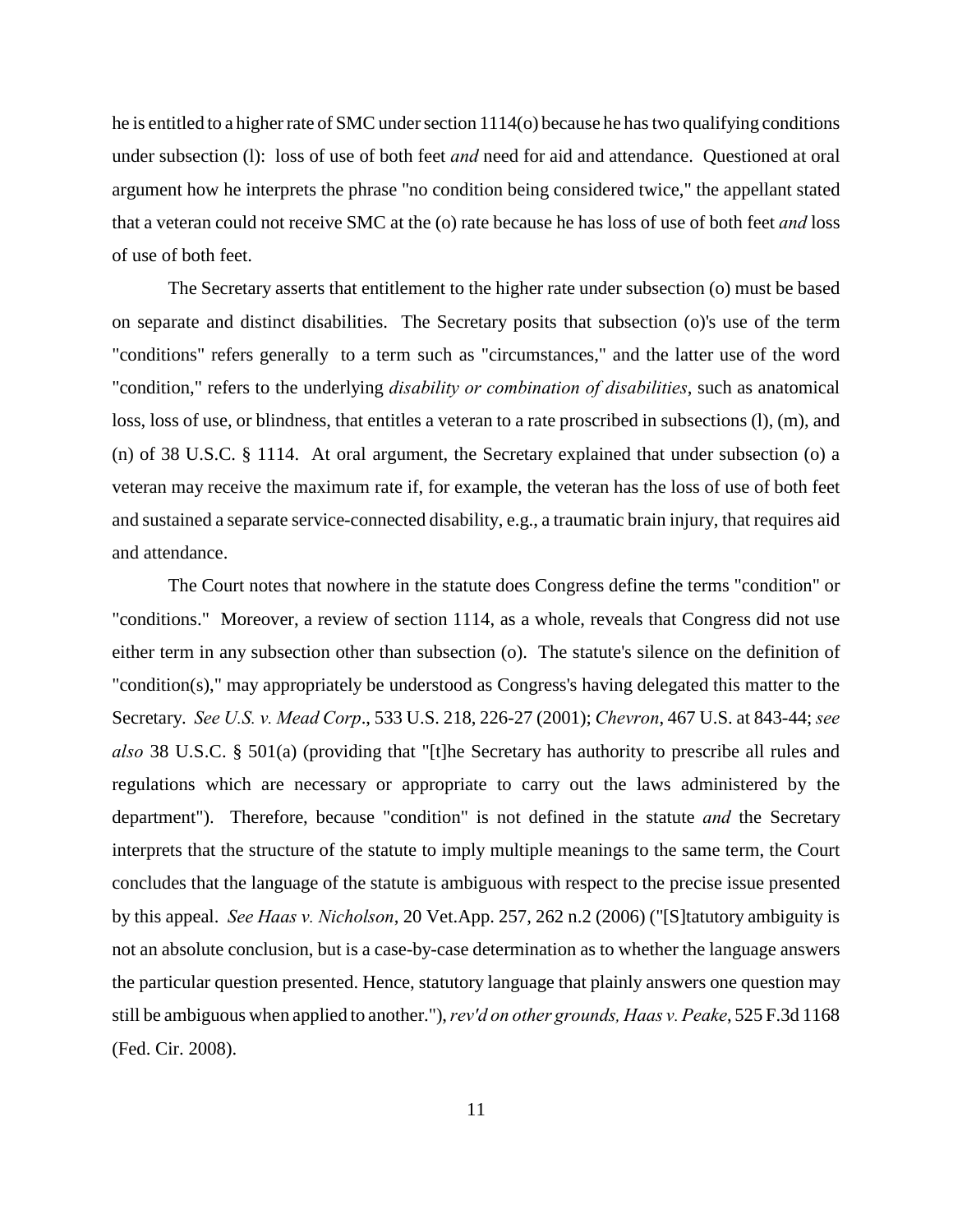#### B. Regulatory Interpretation

Having concluded that the terms "condition" and "conditions" in section 1114(o) are ambiguous, the Court must turn to step two of the *Chevron* analysis, which requires the Court to defer to the Agency's authorized interpretation of the statute if "the agency's answer is based on a permissible construction of the statute." *Chevron*, 467 U.S. at 843; *see Fed. Express Corp v. Holowecki*, 552 U.S. 389, 395 (2008) ("[W]hen an agency invokes its authority to issue regulations, which then interpret ambiguous statutory terms, the courts defer to its reasonable interpretations."); *see also Nat'l Ass'n of Home Builders v. Defenders of Wildlife*, 551 U.S. 644, 665 (2007). Providing *Chevron* deference to the Agency's construction of the statute does not require the Court to conclude that the "agency['s] construction was the only one it permissibly could have adopted . . . or even the reading the court would have reached if the question initially had arisen in a judicial proceeding." *Chevron*, 467 U.S. at 843 n.11. The Secretary's interpretation will not be set aside unless it is "arbitrary, capricious, an abuse of discretion or otherwise not in accordance with law." 38 U.S.C.  $§ 7261(a)(3)(A).$ 

# *1. The Meaning of "Condition" and "No Condition Being Considered Twice"*

In reviewing the Secretary's regulation, the Court notes that sections 3.350(e)*(1)* and *(2)*, expressly use the terms "condition" and "conditions" in describing when a claimant would be entitled to a higher rate of SMC under section 1114(o). 38 C.F.R. §§ 3.350(e)(1) and (2). The portion of the regulation that the appellant challenges, § 3.350(e)(3), uses *only* the term "disabilities," and does not use the term "condition" or "conditions." Section 3.350(e)(3), entitled "Combinations," appears to specifically implement the statutory language of section 1114 (o), "no condition being considered twice in the determination," by stating:

Determinations must be based upon separate and distinct disabilities. This requires, for example, that where a veteran who had suffered the loss or loss of use of two extremities is being considered for the maximum rate on account of helplessness requiring regular aid and attendance, the latter must be based on need resulting from pathology other than that of the extremities. If the loss or loss of use of two extremities or being permanently bedridden leaves the person helpless, increase is not in order on account of this helplessness.

38 C.F.R. § 3.350(e)(3).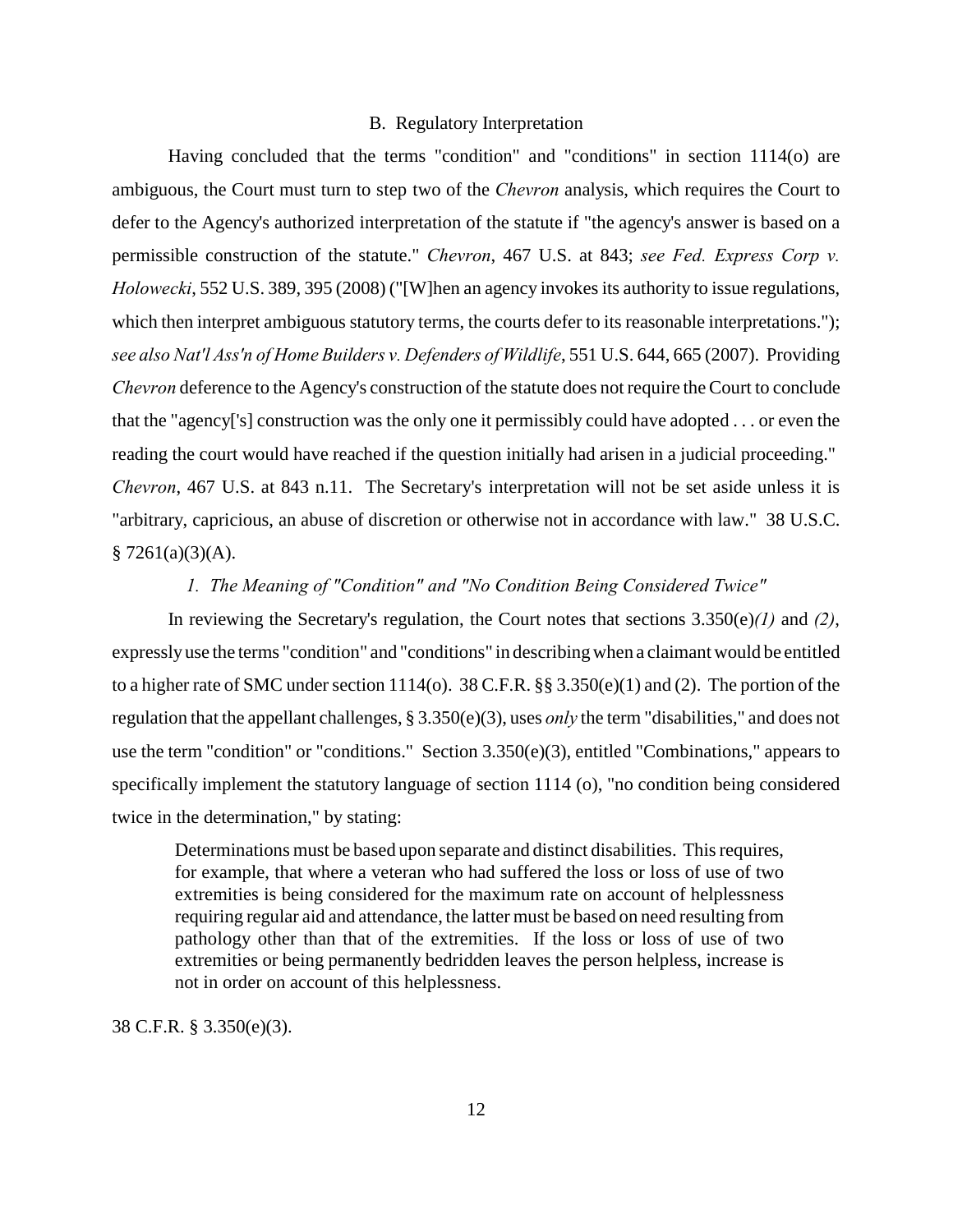The Secretary's interpretation of the term "condition" in section 1114(o) to mean "disability" is implemented by the first sentence of the regulation requiring that "[d]eterminations must be based upon separate and distinct disabilities." *Id.* The remainder of § 3.350(e)(3) describes when a veteran may and may not be entitled to a higher rate of SMC on account of helplessness requiring regular aid and attendance *and* has suffered the loss or loss of use of two extremities. The specific question the Court must address is whether the Secretary's regulation, which interprets the phrase "no condition being considered twice" to mean "no *disability* being considered twice" is a reasonable construction of the statute. *Chevron*, *supra*.

The purpose of an agency's regulation is to articulate the agency's interpretation of a statute, and to provide guidance on how to implement that statute. *See Morton v. Ruiz*, 415 U.S. 199, 231 (1974) ("The power of an administrative agency to administer a congressionally created . . . program necessarily requires the formulation of policy and the making of rules to fill any gap left, implicitly or explicitly, by Congress."). Because the primary function of any regulation is to interpret the statute it implements, not mimic it, a regulation need not, and should not, parrot the statute it implements. This Court has held that regulatory language that "merely parrots the statutory language" has no interpretive value. *See Sharp*, 23 Vet.App. at 274 (finding that 38 C.F.R. § 3.4 (b)(2) (2009) "does not assist in the interpretation of section 1115 because it merely parrots the statutory language"); *see also Gonzales v. Oregon*, 546 U.S. 243, 257 (2006) ("[T]he existence of a parroting regulation does not change the fact that the question here is not the meaning of the regulation but the meaning of the statute."). Therefore, the absence of the word "condition" or "conditions" in § 3.350(e)(3) by itself does not render the Secretary's interpretation invalid. Instead, by explaining that determinations "must be based upon separate and distinct disabilities" § 3.350(e)(3) fulfills its primary function by giving instruction and meaning to the phrase "no condition being considered twice in the determination."

Thus, the Secretary asserts that  $\S$  3.350(e)(3), which instructs that SMC under section 1114(o) is to be granted to veterans who are in need of aid and attendance for a service-connected disability that is separate and distinct from the anatomical loss or loss of use or blindness that is already the subject of a rate of SMC under subsections (l) through (n), is consistent with the statute's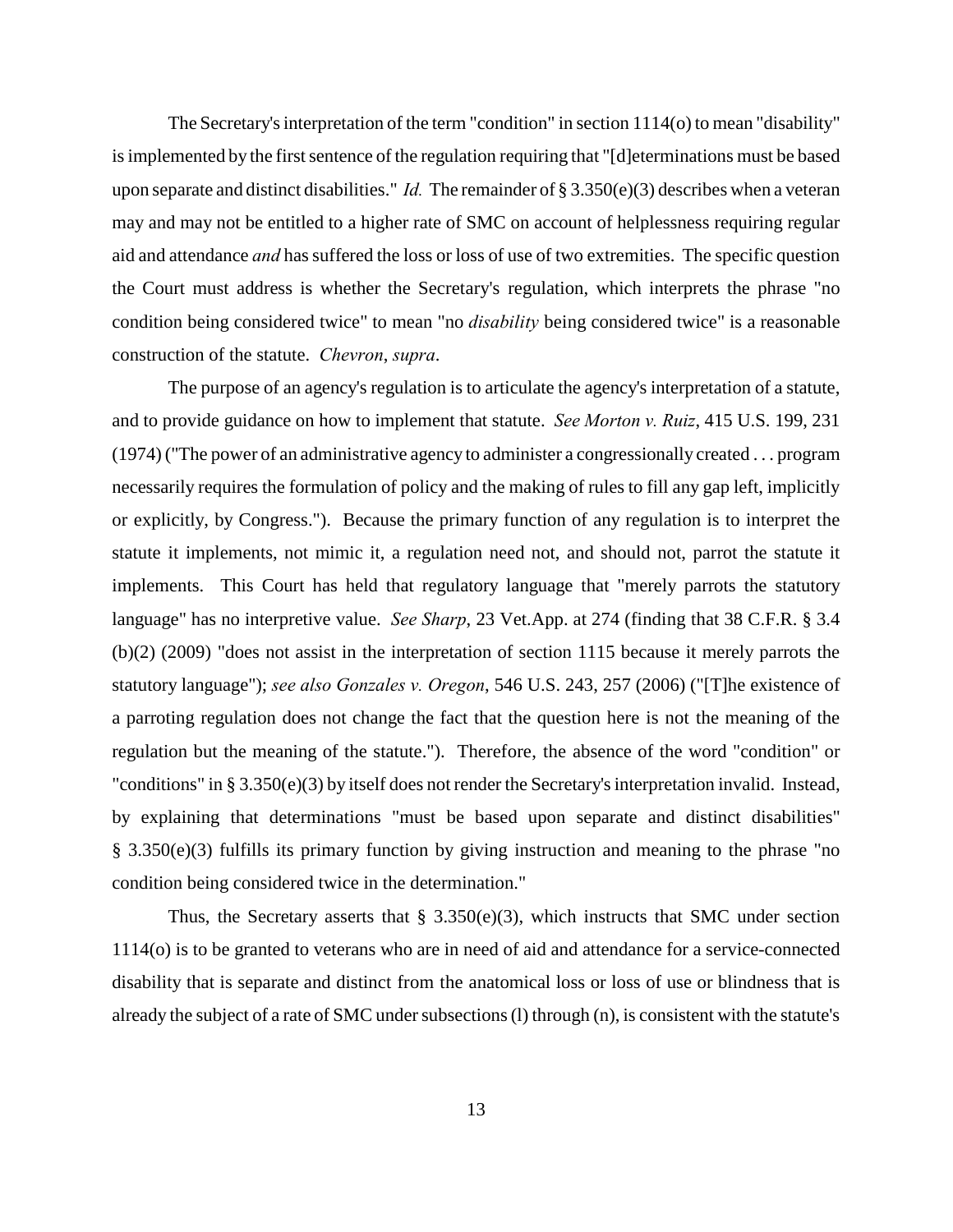requirement that "no condition be considered twice in the determination." 38 U.S.C. § 1114(o). The Secretary finds support for his position in the legislative history leading to the 1945 amendments to Veterans' Regulation No. 1(a), which permitted helplessness, for the first time, to be combined with other qualifying conditions for the maximum rate of SMC. <sup>3</sup>

The Secretary points out that in July 1945, the Veterans Administration Administrator, General Frank T. Hines, submitted VA's legislative proposal to Congress urging that helplessness be included as a basis upon which the maximum rate of SMC could be awarded. *See* 91 Cong. Rec. 7880-81 (1945). In a letter to Congress, the Administrator explained:

The maximum rate, as a result of including helplessness as one of the entitling multiple disabilities, is intended to cover, in addition to obvious losses and blindness, transverse myelitis with loss of use of both legs and loss of anal and bladder sphincter control, generally resulting from severance of the spinal cord in action or incident to airplane or motorized military equipment crashes; also the loss of use of two extremities with near blindness and absolute deafness, *or* with severe multiple injuries *outside the useless extremities*, these conditions being construed as loss of use of two extremities and helplessness.

*Id*. at 7881 (emphasis added).

Veterans' Regulation No. 1(a), pt. I, para. II(o) (1939) (emphasis added). The 1945 amendment provided, in pertinent part, that

[i]f the disabled person, as the result of service incurred disability, has *suffered disability under conditions* which would entitle him to two or more of the rates provided in one or more of the subparagraphs (l) to (n), inclusive, of part I, paragraph II of this Regulation, *no condition being considered twice in the determination*, . . . , the monthly pension shall be \$300.00.

Veterans' Regulation No. 1(a), pt. I, para. II(o) (1945) (emphasis added).

 $3$  Prior to the 1945 amendment, a veteran was entitled to receive the maximum rate

<sup>[</sup>i]f the disabled person, as the result of service incurred disability, has *suffered the anatomical loss or loss of use* as provided in subparagraphs (l) to (n), inclusive, of Part I of paragraph II of this Regulation, . . . which conditions under subparagraphs (l) to (n), entitled him to two or more of the rates provided in those subparagraphs, *no specified condition being considered twice in the determination*, the monthly pension shall be \$250.00.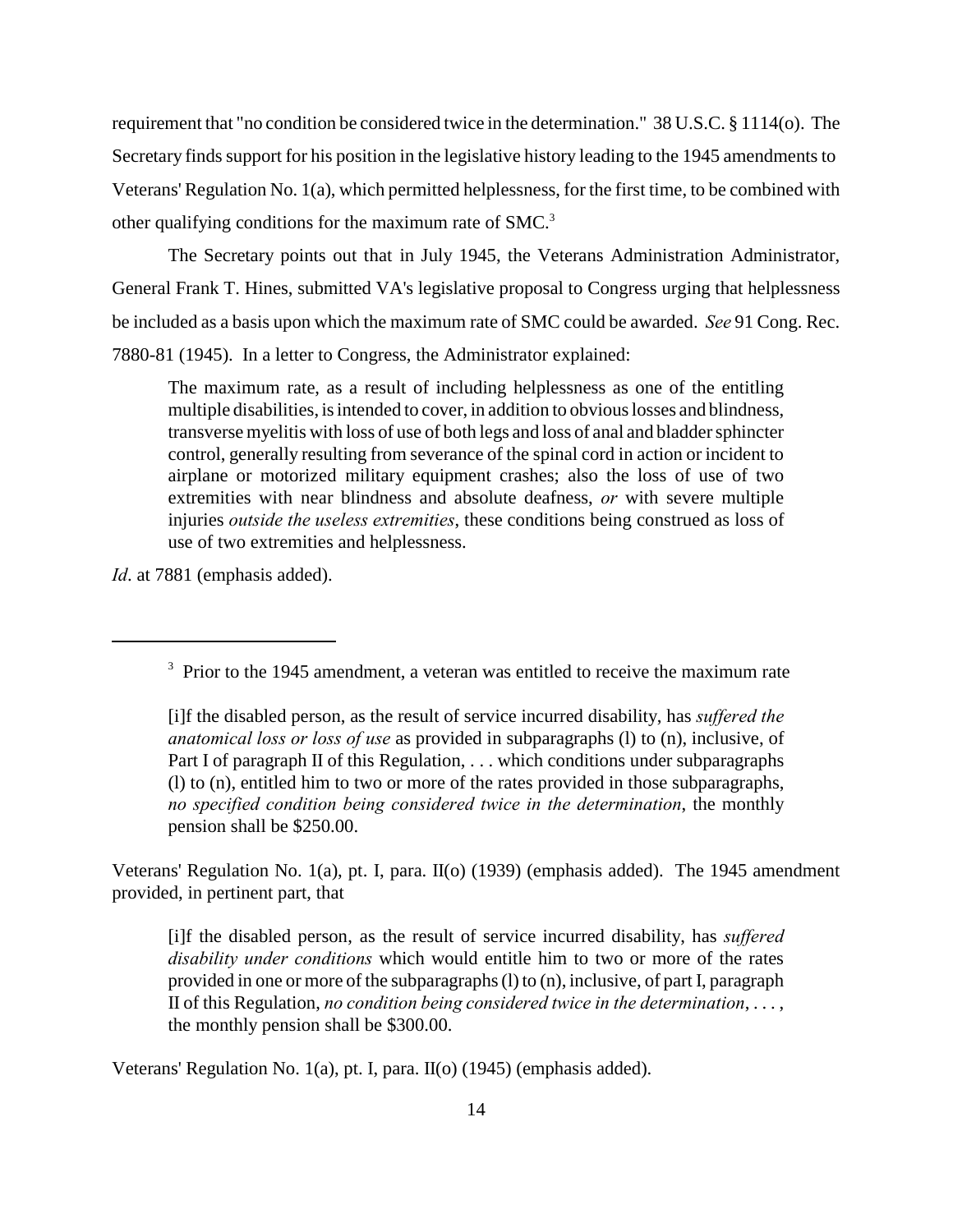The same congressional record contains a chart the Administrator submitted to Congress setting forth the then-current and proposed amounts for each level of SMC. The chart specified that the maximum rate of SMC would be awarded for "'[d]ouble total' disability which was defined as a 'total' disability, along with helplessness 'from *other pathology*, including blind and deaf.'" Secretary's Br. at 13-14 (quoting 91 Cong. Rec. at 7884) (emphasis added). It is undisputed that the 1945 amendments intended to broaden the conditions that could be combined to warrant an award of the maximum rate. The Administrator's explanation to Congress and the chart he submitted reflect that to give effect to the statutory language that "no condition be[] considered twice in the determination," VA envisioned that the maximum rate would be available when the veteran suffered from the loss or loss of use of two extremities, with helplessness arising from an additional serviceconnected disability, *other than* the loss or loss of use of two extremities.

On September 20, 1945, Congress amended the Veterans' Regulations "to provide additional rates of compensation or pension and remedy inequalities as to specific service-incurred disabilities in excess of total disability." Pub. L. No. 79-182 (1945). In doing so, Congress adopted what is now subsection (o), as proposed by VA. The lack of a statutory definition for the term "condition" in subsection (o) left a gap to be filled by the Agency – and as noted above – the history provided by the Secretary shows that VA has, since its inception, viewed the inclusion of helplessness as a qualifying condition for the maximum rate to require that the need for aid and attendance arise from pathology *other* than that for which the claimant is already in receipt of SMC. While "reliance on long-standing agency practice must be tempered with some caution in the veterans context," *see Gardner v. Brown*, 513 U.S. 115, 120 (1994) (refusing *Chevron* deference to the Agency's longstanding interpretation that was contrary to the plain language of the statute), it is not prohibited. *See Disabled Am. Veterans v. Sec'y of Veterans Affairs*, 419 F.3d 1317, 1323 (Fed. Cir. 2005) (distinguishing *Gardner* under circumstances showing that Congress ratified and authorized the Board's longstanding practice); *see generally N.L.R.B. v. Bell Aerospace Co. Div. of Taxation*, 416 U.S. 267, 275 (1974) (noting that an established principle of statutory construction permits a court to "accord great weight to the long standing interpretation placed on a statute by an agency charged with its administration . . . especially . . . where Congress has reenacted the statute without pertinent change"); *Money v. Office of Pers. Mgmt.*, 811 F.2d 1474, 1477 (Fed. Cir. 1987) (stating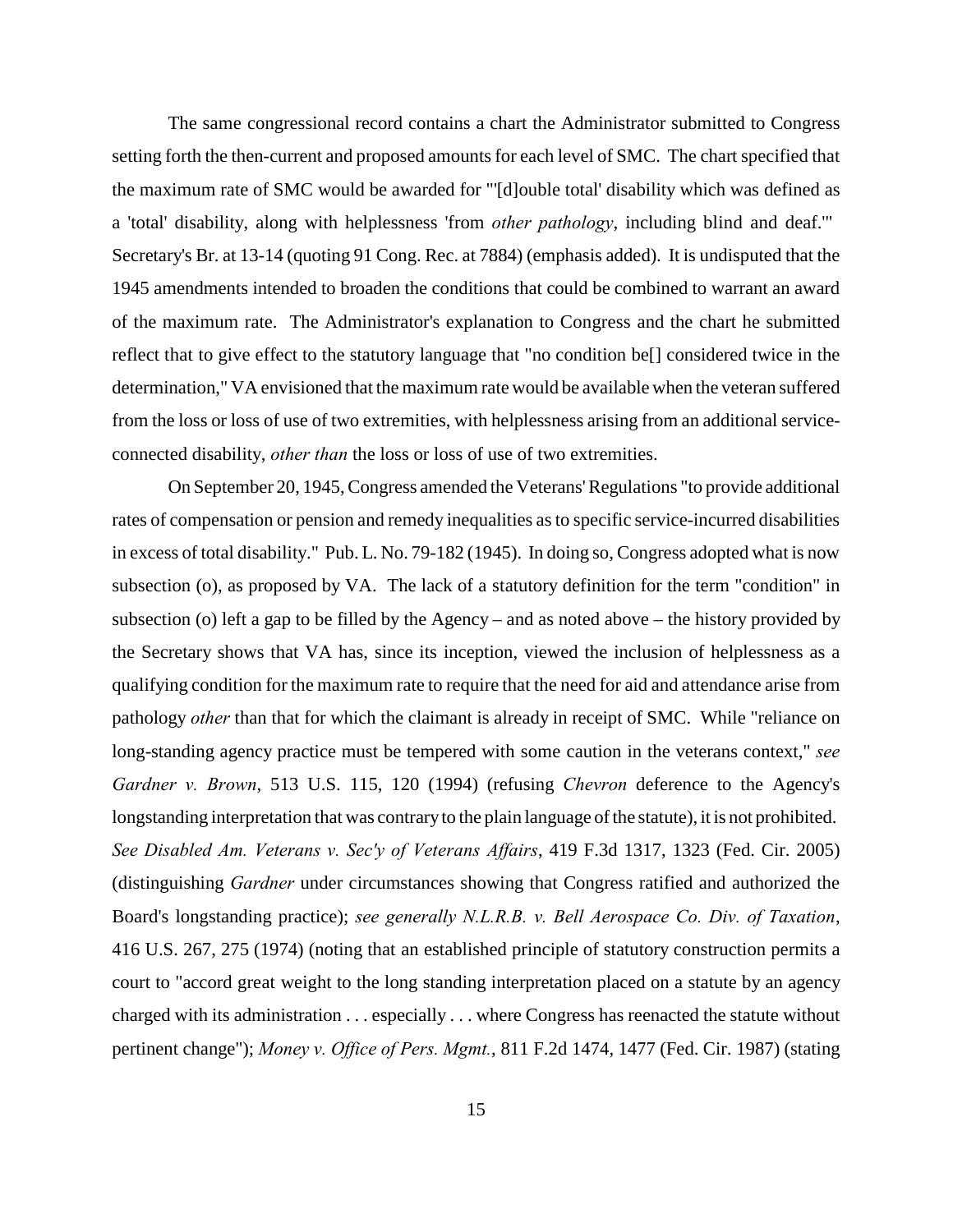that "[t]he longstanding interpretation placed on a statute by the agency charged with its administration should be followed unless there are compelling indications that it is wrong").

In this case, the Court finds that the history provided by the Secretary, Congress's repeated reenactment of subsection (o) without pertinent change, $4$  together with the deference owed to an agency's reasonable interpretation of a statute it seeks to implement, compels the Court to conclude that the requirement in 38 C.F.R. § 3.350(e)(3) that "[d]eterminations to be based upon separate and distinct disabilities" is a reasonable and valid interpretation of 38 U.S.C. § 1114(o). *See Lorillard v. Pons*, 434 U.S. 575, 580 (1978) ("Congress is presumed to be aware of administrative or judicial interpretation of a statute and to adopt that interpretation when it re-enacts a statute without [relevant] change."); *see also Paralyzed Veterans of Am. v. Sec'y of Veterans Affairs*, 345 F.3d 1334, 1340 (Fed. Cir. 2003) ("[W]here the application of customary canons of statutory construction points in opposite directions, we resort to the *Chevron* principle." (citing *Nat'l Org. of Veterans' Advocates v. Sec'y of Veterans Affairs*, 260 F.3d 1365, 1377 (Fed. Cir. 2001))); *DeBoard v. Principi*, 18 Vet.App. 357, 364 (2004) (stating "where the meaning of a statutory provision is ambiguous, the Court must take care not to invalidate otherwise reasonable agency regulations simply because they do not provide for a pro-claimant outcome in every imaginable case"). The regulation's reference to "separate and distinct disabilities" resolves any ambiguity in the statutory language "no condition being considered twice" and makes clear that the maximum rate under subsection (o) is available only when the veteran's entitlement to two or more rates under subsections (l) through (n) is based on separate service-connected disabilities.

Additional support for the Secretary's interpretation can be found in the statute itself. Subsection (m) specifically provides for a higher rate of SMC when "the veteran, as the result of service-connected disability . . . has suffered blindness in both eyes, rendering such veteran significantly disabled as to be in need of regular aid and attendance." 38 U.S.C. § 1114(m); *cf.* 38 U.S.C. § 1114 (k), (l) (providing lower rates of SMC if a veteran, as the result of service-

 $4\text{ The legislative history of section } 1114 \text{ shows that in addition to numerous cost-of-living}$ adjustments to the rates prescribed therein, subsection (o) has undergone additional amendment to the statutory language, without change to the pertinent language in dispute. *See, e.g.* Veterans' Benefits Act of 2010, Pub. L. 111-275, § 601(a)(3), 124 Stat. 2864.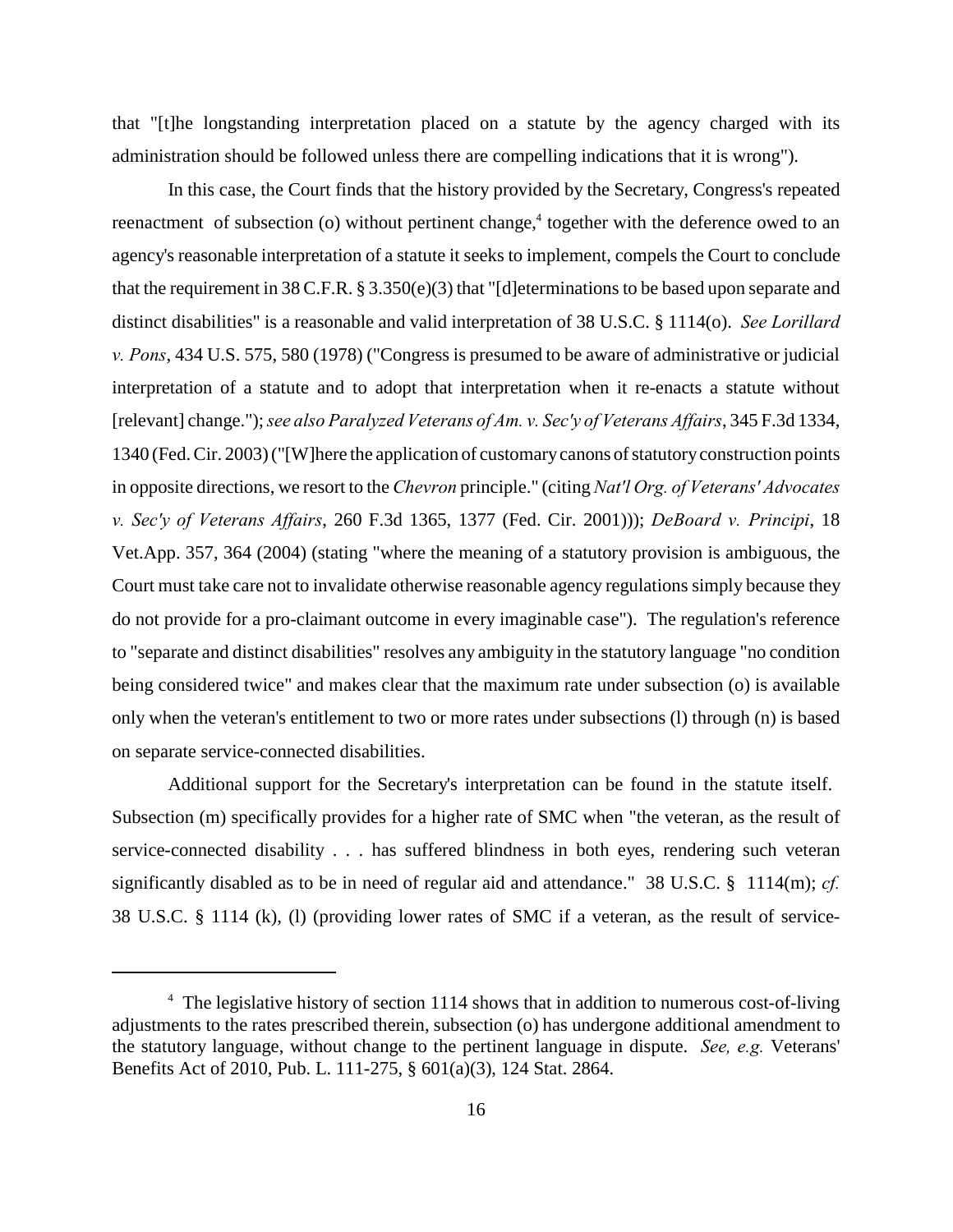connected disability has suffered "blindness of one eye, having only light perception" or "is blind in both eyes, with 5/200 visual acuity or less"). A comparison of the rates of compensation provided by Congress for veterans who have suffered varying degrees of blindness demonstrates that when Congress intended to provide a higher rate for a condition – blindness – when that *same* condition also resulted in the need for aid and attendance, Congress knew how to do so. At the same time, Congress generally provided in subsection (o) that the maximum rate may be awarded where the veteran establishes entitlement to two or more of the rates provided in subsections (l) through (n), so long as "no condition [is] considered twice in the determination." 38 U.S.C. § 1114(o). Although this distinction may seem somewhat arbitrary that a veteran who suffers blindness in both eyes *and* is in need of aid and attendance as a result of that blindness is entitled to a higher rate of compensation (although at the "(m)" rate, not the maximum) than a veteran who suffers the loss of use of both feet *and* is in need of aid and attendance as a result of the loss of use of both feet, Congress expressly devised progressively increasing rates of SMC in subsections (l) through (o) based upon its determination of what conditions were more disabling. Against this backdrop, the Court cannot find the Secretary's interpretation, which prohibits SMC at the maximum(o) rate when the need for aid and attendance arises from the *same* pathology that otherwise entitles the veteran to an award of SMC at a rate provided in subsections (l) through (n), unreasonable. 38 C.F.R. § 3.350(e)(3). Although the Court is sympathetic to the appellant's situation, his remedy lies with Congress, not this Court. *See Nat'l Cable & Telecomm. Ass'n v. Brand X Internet Servs.*, 545 U.S. 967, 981 (2005) ("If a statute is ambiguous, and if the implementing agency's construction is reasonable, *Chevron* requires a federal court to accept the agency's construction of the statute, even if the agency's reading differs from what the court believes is the best statutory interpretation." (citing *Chevron*, 467 U.S. at 843-44, and n.11)).

# *2. The Meaning of "Conditions"*

The Secretary contends that section  $1114<sub>(o)</sub>$ 's use of the term "conditions" refers to a term such as "circumstances." Secretary's Br. at 15. Thus, the Secretary reads the language in subsection (o) as meaning: "[I]f the veteran, as the result of service-connected disability, has suffered disability under [*circumstances* (in lieu of "conditions")] which would entitle the veteran to two or more of the rates under one or more subsections (l) through (n) of this section, no [*disability* (in lieu of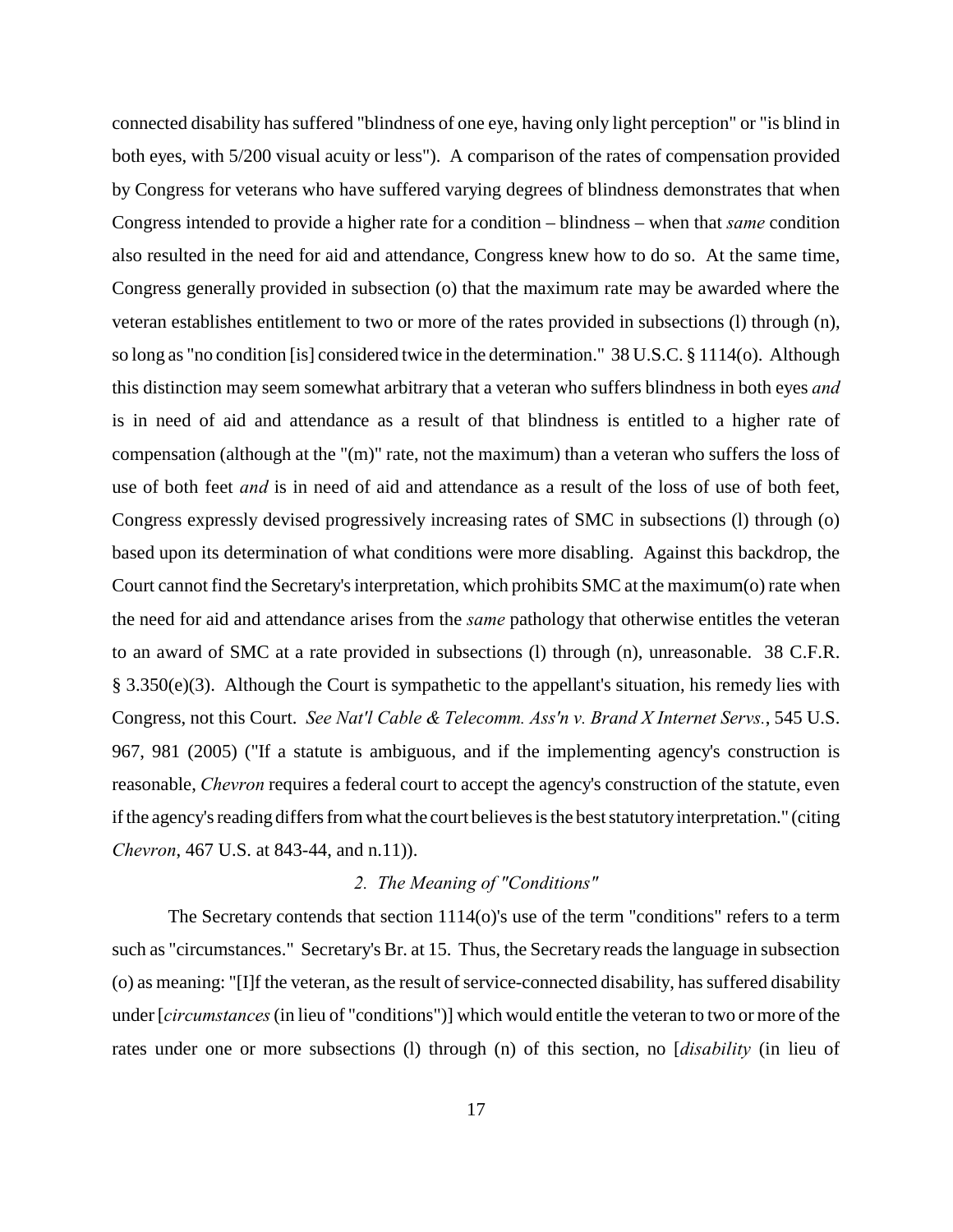"condition")] being considered twice in the determination . . . the monthly compensation shall be . . . ." 38 U.S.C. § 1114(o). Although we are mindful of the basic canon of statutory construction that "identical terms within an Act bear the same meaning,"*see Estate of Cowart v. Nicklos Drilling Co.*, 505 U.S. 469, 479 (1992), we also recognize that "'[m]ost words have different shades of meaning and consequently may be variously construed, [even] when [they are] used more than once in the same statute or . . . section.'" *Envtl. Def. v. Duke Energy Corp.*, 549 U.S. 561, 574 (2007) (quoting *Atl. Cleaners & Dyers, Inc. v. United States*, 286 U.S. 427, 433 (1932)). Thus, "[a] given term in the same statute may take on distinct characters from association with distinct statutory objects calling for different implementation strategies." *Id*.

As noted above, by regulation, VA has interpreted subsection (o) to require that determinations be based upon "separate and distinct disabilities," 38 C.F.R. § 3.350(e)(3), and that interpretation is entitled to *Chevron* deference. Clearly, ascribing identical meaning to "condition" and "conditions" in subsection (o) would lend itself to a nonsensical reading of subsection (o) as stating: "If the veteran, as the result of service-connected disability, has suffered disability under [*disability*] . . . " 38 U.S.C. § 1114(o). Because such a reading would lead to an absurd result, the Court is not constrained to resolve the ambiguity of the singular and plural use of the same noun in subsection (o) by attributing the same meaning to them regardless of their context.

The Court notes that the Secretary's interpretation of "condition*s*" is supported by consulting a dictionary to ascertain the term's "ordinary meaning." *See Nielson v. Shinseki*, 23 Vet.App. 56, 59 (2009) (noting that it is "commonplace to consult dictionaries to ascertain a term's ordinary meaning"). The noun "condition" in its plural form may be defined as "attendant circumstances." *See* MERRIAM-WEBSTER'S COLLEGIATE DICTIONARY 240 (10th ed. 1999); *see also* WEBSTER'S NEW WORLD DICTIONARY 255 (3rd college ed. 1988) (defining "circumstances" as "conditions surrounding and affecting a person"). In the context of subsection (o), applying this definition to "conditions" reasonably resolves the ambiguity of the statutory term. *See Chevron*, *supra; see generally Mead Corp*., 533 U.S. at 234-35 (noting that "*Chevron* did nothing to eliminate *Skidmore's* holding that an agency's interpretation may merit some deference whatever its form, given the 'specialized experience and broader investigations and information' available to the agency'" (quoting *Skidmore v. Swift & Co.*, 323 U.S. 134, 139 (1944))). Thus, in recognition of the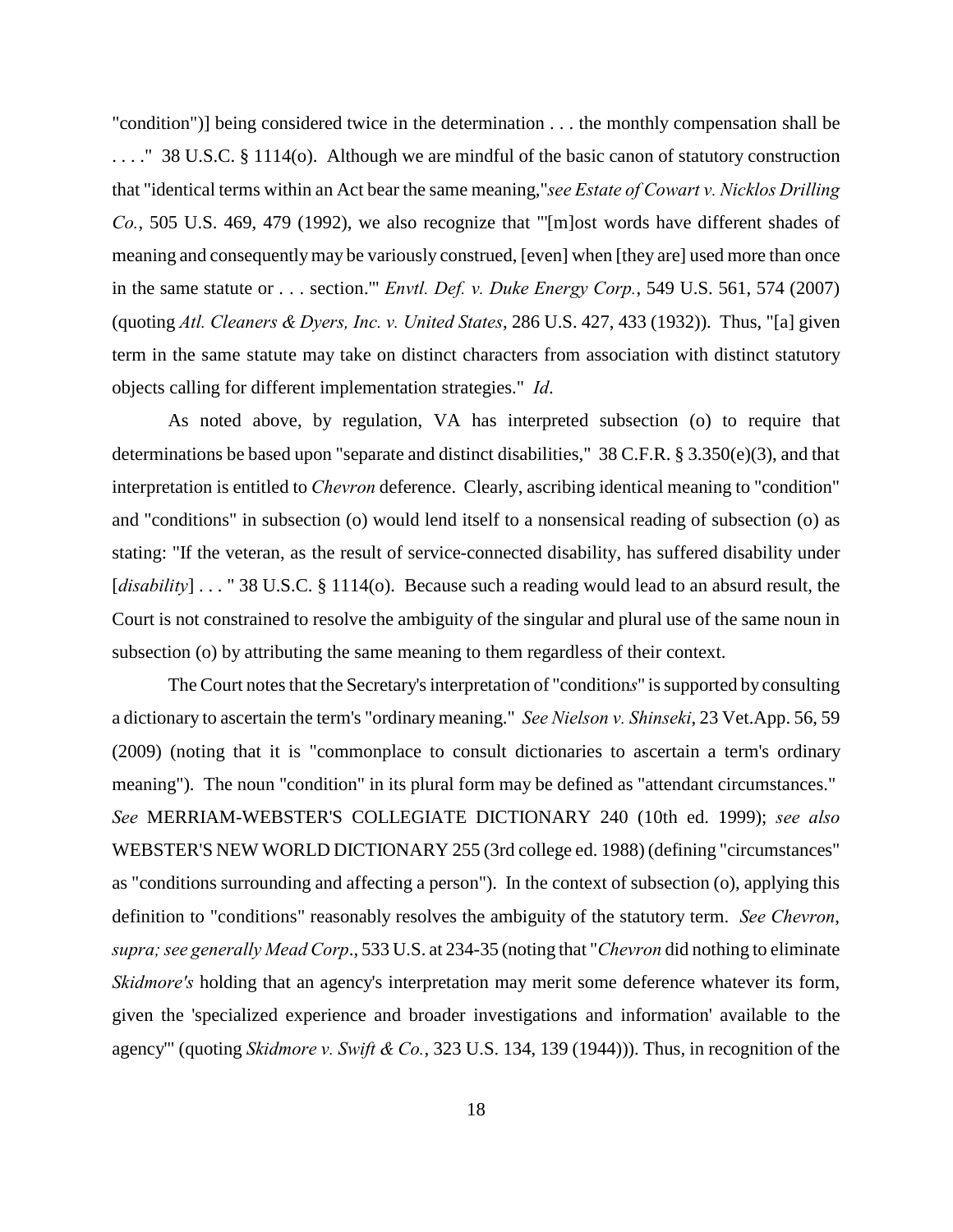fact that "most words have different shades of meaning" and can be "variously construed" the Court agrees with the Secretary that the term "conditions" in subsection (o) refers generally to "circumstances."

Accordingly, the Court holds that a claimant who is in receipt of SMC cannot establish entitlement to a second rate of SMC under section 1114(l) based on the need for aid and attendance – and, hence, a higher rate of SMC under section 1114(o) – unless the claimant's need for aid and attendance arises from a disability *other* than that for which the claimant is already in receipt of SMC.

## C. Application To Case

The appellant here is in receipt of SMC under section 1114(l) for loss of use of both feet. He does not dispute that his need for aid and attendance results from his loss of use of both feet. Because section 1114(l) requires the need for aid and attendance to be the result of "such significant disabilities," any second award of SMC under section 1114(l) for aid and attendance would necessarily be based on the appellant's loss of use of both feet. *See Howell v. Nicholson*, 19 Vet.App. 535, 538 (2006) (holding that the "[t]he plain and unambiguous language of section 1114(l) requires that a claimant be in need of regular aid and attendance 'as the result of serviceconnected disability'" (quoting 38 U.S.C. § 1114(l)). Since section 1114(o) precludes conditions from "being considered twice" in determining entitlement to two or more rates under sections 1114(l) through (n), and the Court concluded above that the Secretary's regulation, requiring determinations to be based on separate and distinct disabilities, is a valid interpretation of subsection (o), the appellant's loss of use of both feet cannot satisfy the requirement for SMC under section 1114(l) for both the loss of use of both feet *and* for being in need of aid and attendance *as a result of the loss of use of both feet*. Because the appellant is not entitled to a second rate of SMC under section 1114(l) based on the need for aid and attendance as a result of the loss of use of both feet, the Court must affirm the Board's February 5, 2009, decision, insofar as the Board denied entitlement to the higher rate of SMC under section 1114(o). In addition, because the appellant is not entitled to a higher rate of SMC under section 1114(o), his argument for an even higher rate of SMC under section  $1114(r)(1)$  is moot.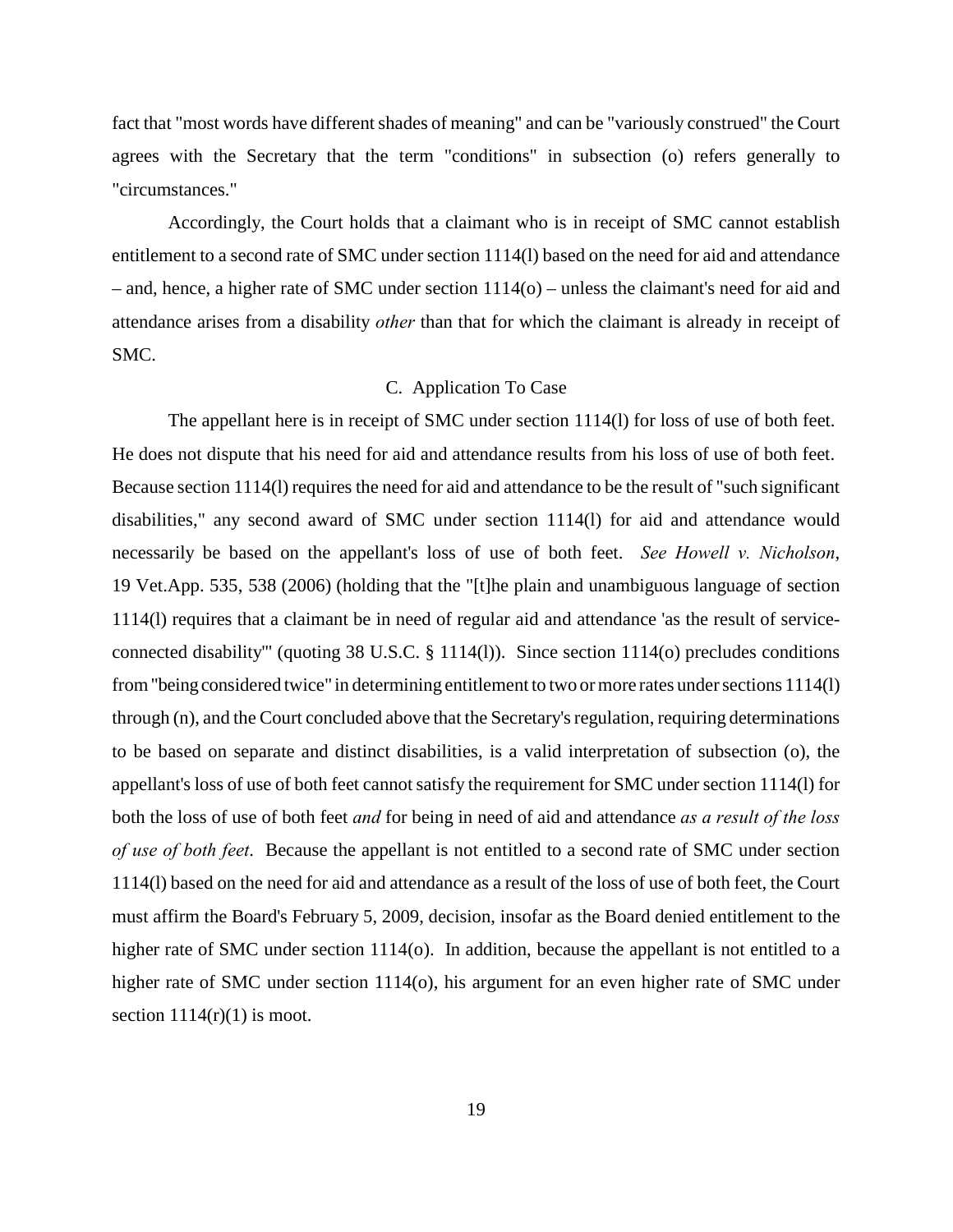#### D. Secondary Service Connection

The appellant raises two alternative arguments for remand. As noted above, the appellant argues that remand is warranted because the Board failed to consider whether his non-serviceconnected stroke, which the Board recognized as a condition affecting his need for aid and attendance, is aggravated by his service-connected cold injury and should constitute a second entitling condition under section 1114(o). *Id*. at 22-26 (citing *Allen*, *supra*). He states that the Court should remand the matter to enable the Board to "determine whether [his] service-connected loss of use of his feet aggravates his non-service-connected disabilities and whether this aggravation qualifies him for an additional [SMC] award under  $\S 1114(1)$ , (o), (r)(1)[,] and  $\S 3.352(a)$ ." *Id.* at 26. At oral argument, the appellant identified three pages in the record of proceedings, which, he asserts, reasonably raise a claim that his cold injury aggravated his stroke. *See* R. at 48, 49, and 151. The Secretary countered that the appellant did not previously raise a claim for service connection on a secondary basis and that the documents relied on by the appellant fail to reasonably raise an allegation that his stroke was caused by or related to his service-connected cold injury. The Court agrees.

Although the record reflects that the appellant mentioned "left sided[d] weakness deteriorating at present, [with] limited use of left hand and arm needed to propel [his] wheelchair" (R. at 151) and that he related his inability to propel his wheelchair to a stroke suffered in 1997 (R. at 49), none of the documents indicate an intent to apply for VA benefits for his stroke, or in any way attribute the stroke to his service-connected cold injury. "Although the Board must interpret a claimant's submissions broadly, 'the Board is not required to conjure up issues that were not raised by the claimant.'" *Brokowski v. Shinseki*, 23 Vet.App. 79, 85 (2009) (quoting *Brannon v. West,* 12 Vet.App. 32, 35 (1998)); *see also Robinson v. Shinseki*, 557 F.3d 1355, 1361 (Fed. Cir. 2009) ("[C]laims which have no support in the record need not be considered by the Board."); *Criswell v. Nicholson*, 20 Vet.App. 501, 503-04 (2006) ("It follows logically that where there can be found no intent to apply for VA benefits, a claim for such benefits has not been reasonably raised."). Accordingly, because the appellant has not identified any documents in the record that reasonably raise a claim that his stroke was aggravated by his service-connected cold injury, the Board did not err by failing to address this theory of entitlement to benefits. *See Robinson*, *Brokowski*, and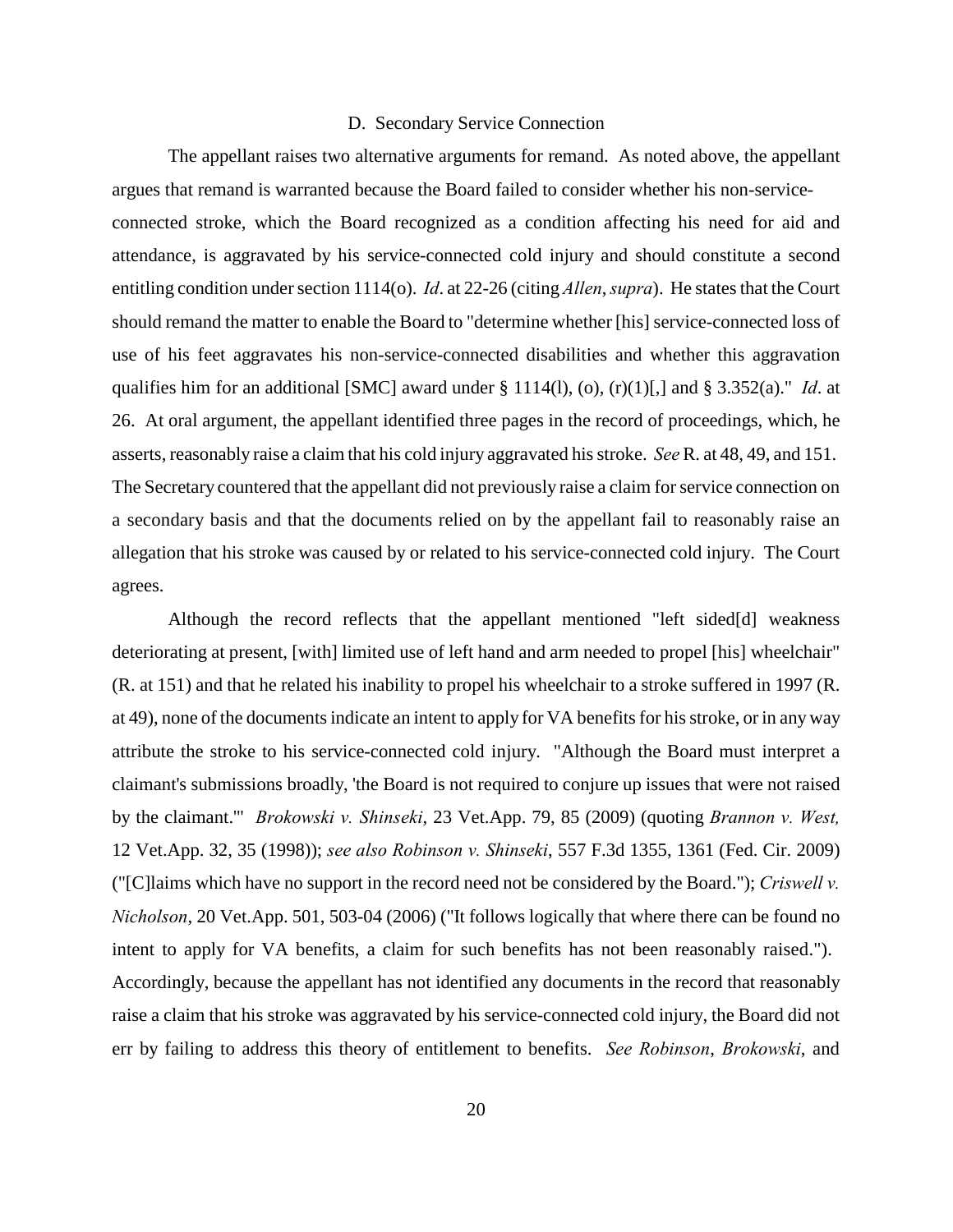*Criswell*, all *supra.* If the appellant believes that the residuals of his cold injury aggravate his stroke condition, he is free to pursue that claim at the RO, and initiate an appeal from any adverse determination.

## E. Higher Rate of SMC Under Section 1114(p)

The appellant's second argument for remand is that he is entitled to a higher rate under subsection (p), which allows for an intermediate rate or a full higher rate where a veteran's "serviceconnected disabilities exceed the requirements for any of the rates prescribed in this section." Appellant's Br. at 27-28. The Secretary argues that subsection (p) was not applicable to the appellant's claim at the time of the Board's decision because 38 C.F.R. § 3.350(f) does not specify the appellant's condition as one of the instances in which the next higher rate or an intermediate rate may be awarded. Secretary's Br. at 22.

In this instance, the Court agrees with the appellant that the Board erred when it failed to consider his entitlement to a higher rate of SMC under subsection (p). *See Schafrath v. Derwinski*, 1 Vet.App. 589, 592-93 (1991) (holding that the Board is required to discuss in its decision all "potentially applicable" provisions of law and regulation) (citing 38 U.S.C. § 7104(a)). Subsection (p) provides for half- or full-step increases to the next higher rate in subsections (l) through (n) for a veteran whose condition *exceeds* the requirements of his current rate, but does not qualify for the next higher rate. 38 U.S.C. § 1114(p).

Here, there is no dispute that the Board favorably found that the appellant's "residuals of a cold injury . . . render [him] wheelchair bound and result in [his] being unable to get around by himself or perform several activities of daily living, including bathing, without aid and attendance of another." R. at 4. It cannot reasonably be disputed that a veteran who has suffered the loss of use of both feet *and* is in need of regular aid and attendance of another is more disabled than a veteran who has suffered the loss of use of both feet *but* does not require the aid and attendance of another. While the appellant's condition does not warrant the assignment of the maximum (o) rate because of the statutory prohibition that "no condition be[] considered twice in the determination," it appears that the appellant's overall service-connected condition *exceeds* the requirements of subsection (l) in that he has suffered *both* the loss of use of both feet *and* is with such significant disability that he requires the aid and attendance of another.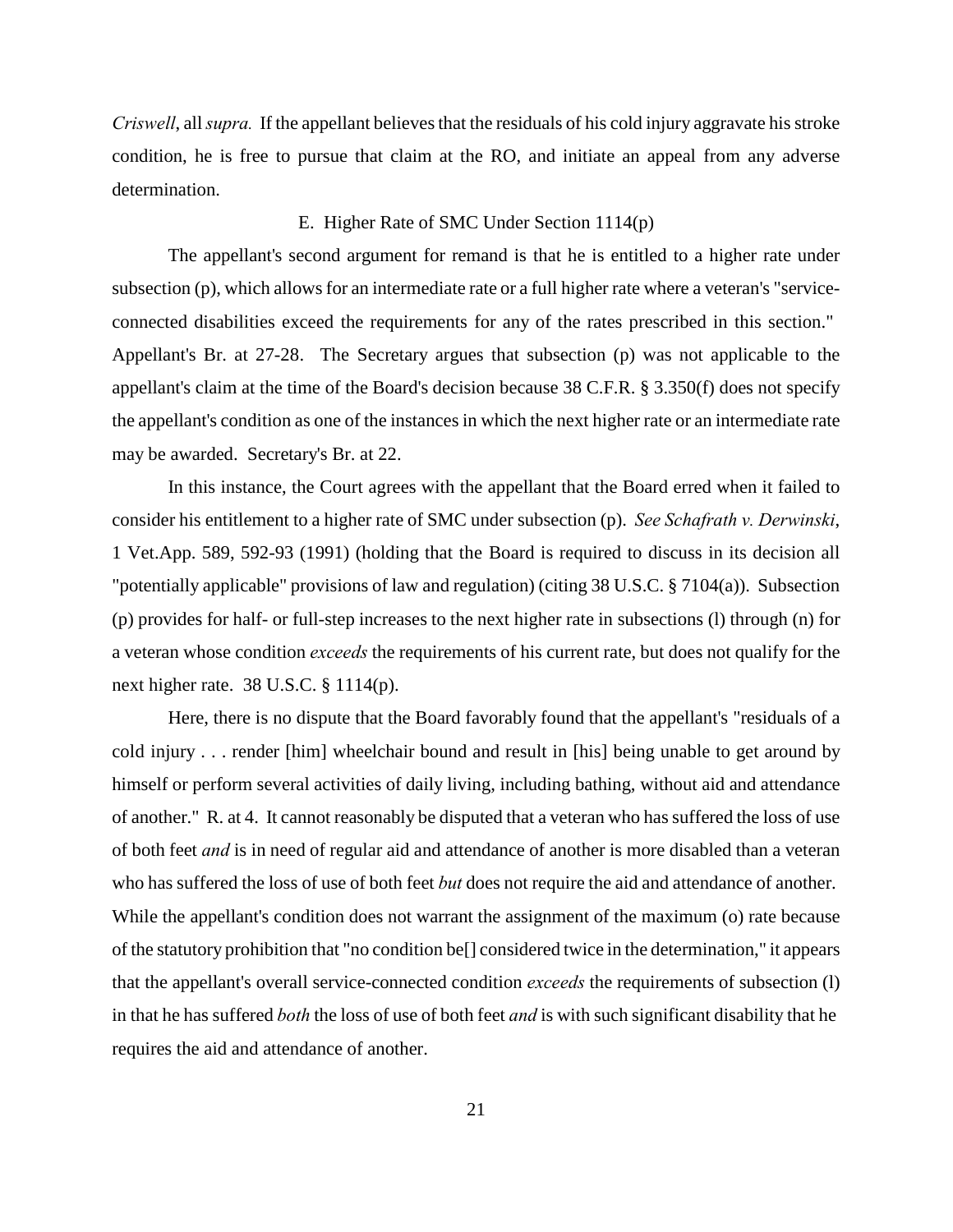In its decision, the Board discussed only section 1114(l) and (o). Therefore, it is not apparent that the Board considered the potential applicability of section 1114(p). This failure to consider the appellant's eligibility for a higher rate of SMC constitutes remandable error. *See AB v. Brown*, 6 Vet.App. 35, 38 (1993) (holding that claimants on both original claims and claims for increased disability are "presumed to be seeking the maximum benefit allowed by law and regulation"). The Court is not persuaded by the Secretary's argument that the appellant is not entitled to a higher rate under subsection (p) solely because his condition is not one of the enumerated instances provided in 38 C.F.R. § 3.350(f). Nothing in the statute or the regulation indicates that the list provided in § 3.350(f) is intended to be exclusive, nor does the Secretary provide any support for that reading of the regulation. *See Martin v. Occupational Safety & Health Review Comm'n*, 499 U.S. 144, 156 (1991) ("'[L]itigation positions' are not entitled to deference when they are merely appellate counsel's 'post hoc rationalizations' for agency action advanced for the first time in the reviewing court."). The Court will therefore remand the matter to the Board to consider in the first instance whether the appellant's overall service-connected disability picture *exceeds* the requirements of section 1114(l) such that he is entitled to an intermediate rate or a full higher rate under section  $1114(p)$ .

On remand, the appellant is free to submit additional evidence and argument on the remanded matters, and the Board is required to consider any such relevant evidence and argument. *See Kay v. Principi*, 16 Vet.App. 529, 534 (2002) (stating that, on remand, the Board must consider additional evidence and argument in assessing entitlement to benefit sought); *Kutscherousky v. West*, 12 Vet.App. 369, 372-73 (1999) (per curiam order). The Court has held that "[a] remand is meant to entail a critical examination of the justification for the decision." *Fletcher v. Derwinski*, 1 Vet.App. 394, 397 (1991). The Board must proceed expeditiously, in accordance with 38 U.S.C. § 7112 (requiring Secretary to provide for "expeditious treatment" of claims remanded by the Court).

### **V. CONCLUSION**

After consideration of the appellant's and the Secretary's pleadings, and a review of the record, the Board's February 5, 2009, decision is AFFIRMED IN PART and VACATED IN PART, and the vacated matter is REMANDED for further proceeding consistent with this decision.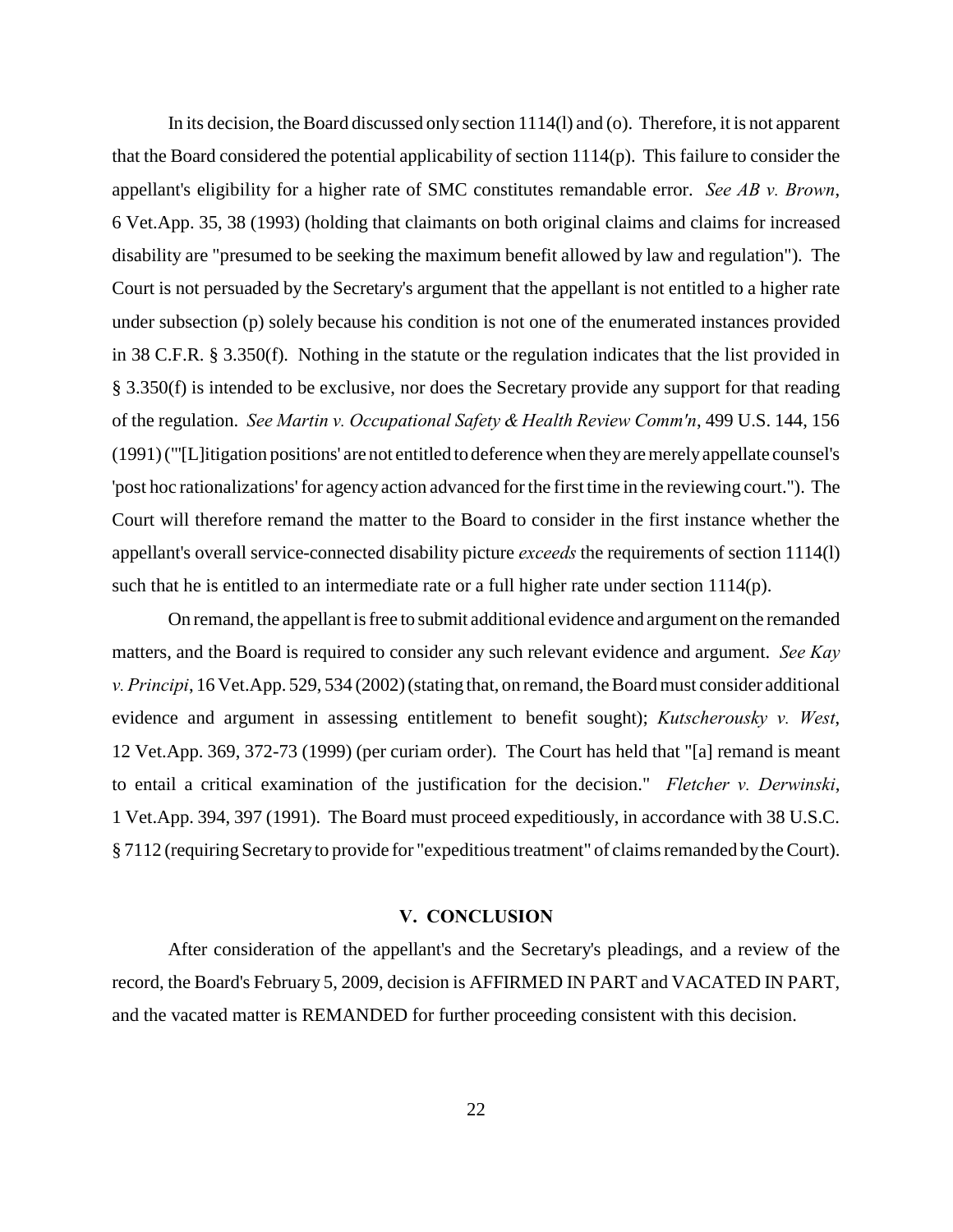KASOLD, *Chief Judge*, concurring in part, dissenting in part. Congress explicitly authorized in 38 U.S.C. §1114 (o) higher benefits for veterans with two "conditions" listed in subsections (l) through (n) of the same statute, provided no "condition" is considered twice in the determination. Although the Secretary agreed at oral argument that the loss of both feet does not regularly warrant aid and attendance,<sup>5</sup> the Board found that Mr. Breniser's service-connected loss of both feet was such that he was in need of regular aid and attendance, two conditions listed in subsection (l) (i.e., loss of both feet and regular aid and attendance). Thus, under the plain reading of 38 U.S.C. §1114 (o), Mr. Breniser is entitled to higher benefits. Yet, today the majority sanction a longstanding regulation, previously existing in "splendid isolation," that is in clear contravention of the statute. *Brown v. Gardner*, 513 U.S. 115 (1994) (noting the "splendid isolation" in which VA regulations existed for many years). This we should not do for the very same reasons stated in *Brown v. Gardner*.

The Secretary recognizes his regulation contravenes the statute, and this is most succinctly demonstrated by his need to substitute words for those chosen by Congress. Although Congress uses the word "disability" throughout section 1114 and only uses the word "condition" (and its plural) in subsection (o), the Secretary argues that Congress really meant to use "disability" instead of "condition." Such re-drafting of legislation should not be condoned. *Bradley v. Peak*, 22 Vet.App. 280, 291 (2008) ("'"Congress expresses its intent through the language it chooses" and that the choice of words in a statute is therefore deliberate and reflective.'" (quoting *Shoshone Indian Tribe v. United States*, 364 F.3d 1339, 1347 (Fed. Cir. 2004) (quoting *INS v. Cardoza-Fonseca*, 480 U.S. 421, 433 n.12, 436 (1987))); *see also United States v. LaBonte*, 520 U.S. 751, 757 (1997) ("[W]e assume that in drafting this legislation, Congress said what it meant."); *Gardner*, *supra* (rejecting a longstanding regulation that imposed a negligence requirement that was not in the statute); *Barrett v. United States*, 423 U.S. 212, 217 (1976) ("Congress knew the significance and meaning of the language it

<sup>&</sup>lt;sup>5</sup> See 38 C.F.R. § 3.352(a) (2011) (listing the criteria for being in need of "aid and attendance": such as the inability to dress oneself, inability to keep oneself clean, inability to adjust a prosthetic or orthopedic appliance that a normal person would be able to adjust without aid, inability to feed oneself, inability to attend the wants of nature, and the incapacity to protect oneself).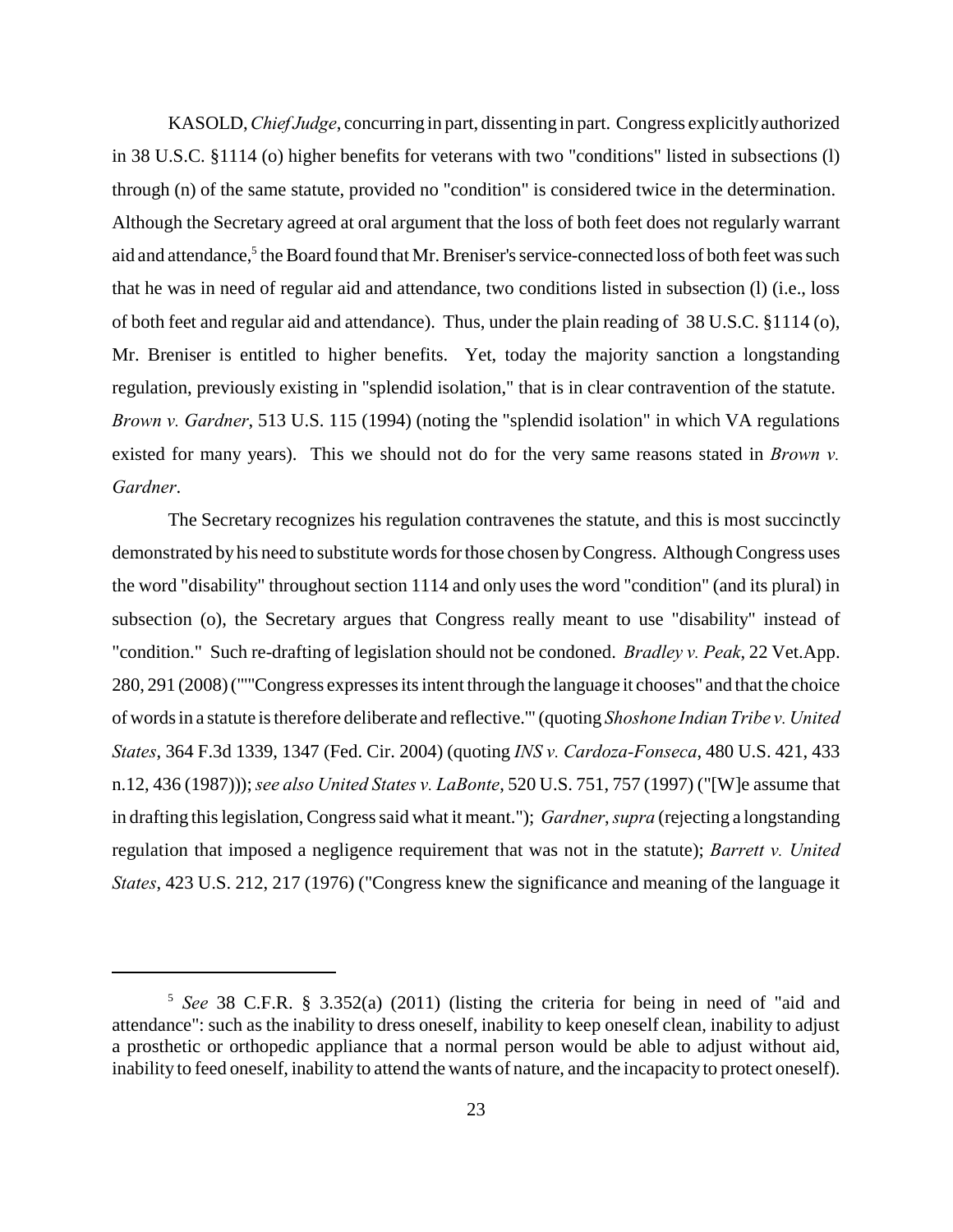employed . . . . Had Congress intended to confine [the statute], it would have so provided, just as it did in other sections.").

The majority find support for the Secretary's regulation in legislative history, but this support is elusive. First, legislative history cannot trump legislation. *See, e.g., Van Wersch v. Dep't of Health & Human Servs.*, 197 F.3d 1144, 1152 (Fed. Cir. 1999) (holding that congressional intent, as expressed in legislative history, cannot "trump the irrefutably plain [statutory] language that emerged when Congress actually took pen to paper"). Second, the legislative history here is ambiguous at best, and any ambiguity in the text would be resolved in the veteran's favor. *Cf. Nat'l Org. of Veterans' Advocates, Inc. v. Sec'y of VA*, 260 F.3d 1365, 1378 (Fed. Cir. 2001) ("[I]t is a well-established rule of statutory construction that when a statute is ambiguous, 'interpretive doubt is to be resolved in the veteran's favor.'" (quoting *Gardner*, 513 U.S. at 118)). The legislative history provides no clear elaboration on the statute's use of the word "condition." Rather, the legislative history primarily sheds light on Congress's overarching purposes for implementing subsection (o), which were to (1) provide additional rates of compensation for veterans with "specific serviceincurred disabilities in excess of total disability," 91 CONG. REC. at 1780, and (2) make "helplessness" compensable, Memorandum from O.W. Clark, Assistant Adm'r, Veterans Admin., to Frank T. Hines, Adm'r, Veterans Admin. (May 23, 1994). Congress's intent, if anything, reflects its intent to provide benefits to our veterans based on their disabilities. Succinctly stated, nothing evinces an intent to deny a veteran needing aid and attendance due to a serious service-connected disability such as loss of both feet from receiving a greater benefit than a veteran who had loss of both feet but no need for aid an attendance.

The majority's concern that the phrase "no condition being considered twice" would have no meaning if not rewritten as the Secretary desires is unfounded. As written by Congress, the phrase is clear and has clear meaning. *See Bd. of Governors of the Fed. Reserve Sys. v. Dimension Fin. Corp.*, 474 U.S. 361, 368 (1986) ("The traditional deference courts pay to agency interpretation is not to be applied to alter the clearly expressed intent of Congress."); *see also Chevron U.S.A. Inc. v. Nat'l Res. Def. Council, Inc.*, 467 U.S. 837, 842-43 (1984). For example, benefits are provided for the loss of both feet in subsection (l) and for the loss of both legs in subsection (m). The veteran with loss of both legs is not entitled to the higher benefit in subsection (o) because he has loss of